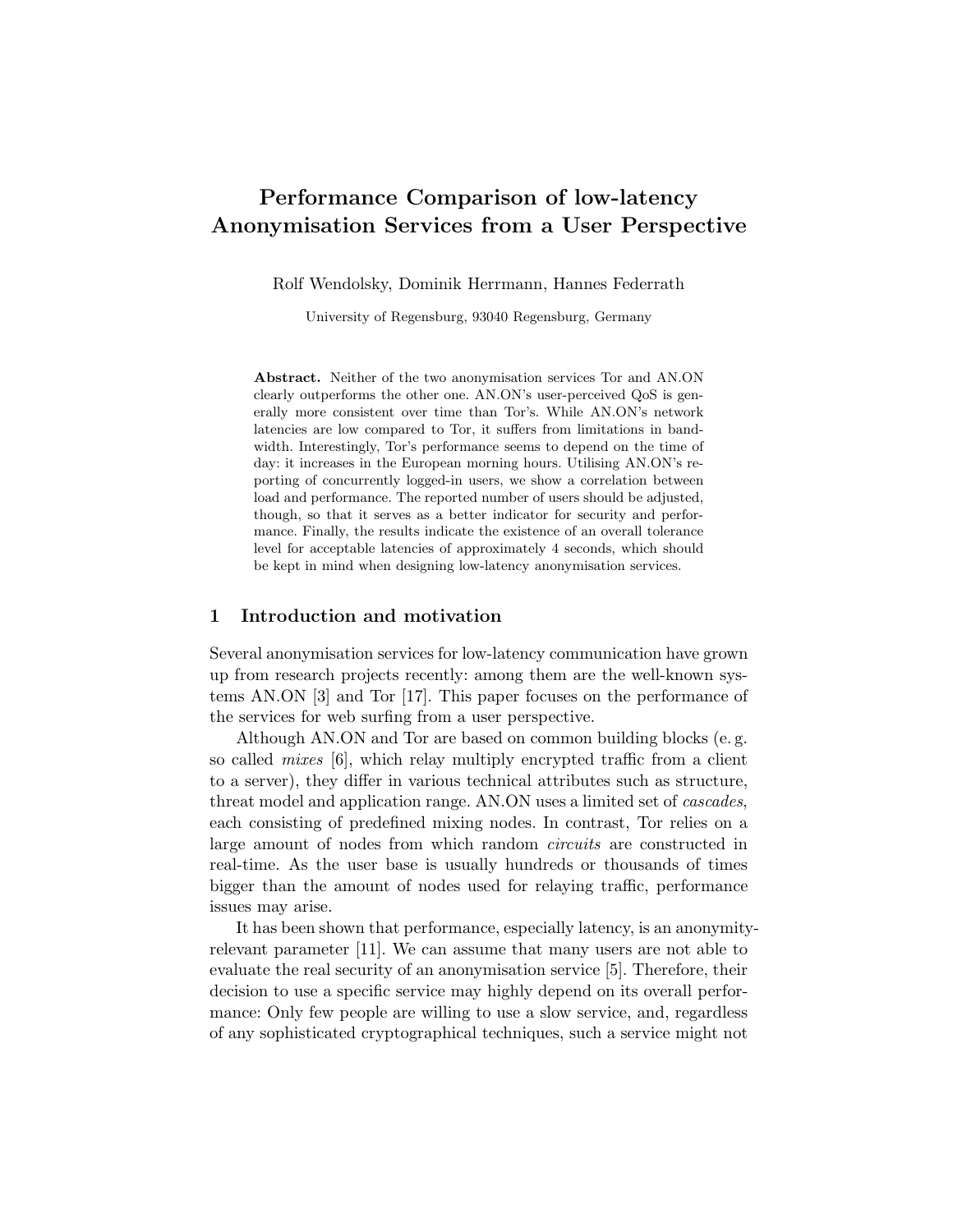provide any anonymity at all. Consequently, the performance from a user perspective might serve as an important indicator for the overall quality. Moreover, performance evaluations can be used to identify characteristics of the different approaches, and – obviously – they allow the evaluation of tuning measures.

In this paper, we will provide an empirical study regarding the relation between performance and the number of concurrent users. Based on that we will present the results of a comparison of AN.ON and Tor from a user perspective and try to explain the source of any differences found. We will show that a naïve comparison of average throughputs and delays is hardly sufficient, but conclusions can be drawn with the help of inferential statistics nevertheless. Our results indicate the existence of an overall performance threshold. This means that users are not willing to use a service which fails to meet this threshold.

We will introduce the evaluation scenarios for our performance tests in section 2 and present our methodology for data collection in section 3. Section 4 contains a short description of the statistical methods used during analysis. The results of our evaluation of AN.ON and Tor are presented in section 5. We suggest areas for future research in section 6, while section 7 summarizes our findings.

# 2 Performance indicators and evaluation scenarios

In this section we will present the relevant performance indicators and our evaluation scenarios. For the performance evaluation of the anonymisation services, we simulate the behaviour of a typical WWW-user who (1) requests web sites and (2) downloads files. We identified two performance indicators, namely latency and bandwidth.

The bandwidth (KBytes/s) indicates how fast data packets may be transmitted on a communication channel. The latency (milliseconds) corresponds to the roundtrip time of a network packet. Ideally, the latency is independent from the bandwidth. For large files it is almost irrelevant, whereas retrieving a web site (with many small objects) can be slowed down by high latencies substantially.

In order to profile the aforementioned indicators, we set up different scenarios. A scenario is characterised by two parameters: type of simulation and URL language. The type of simulation is either (1) a test with different web sites containing a (large) number of small objects {WEB}, or (2) a test with fixed-size downloads {DL}. The separation into different URL languages is a heuristic method to measure system performance in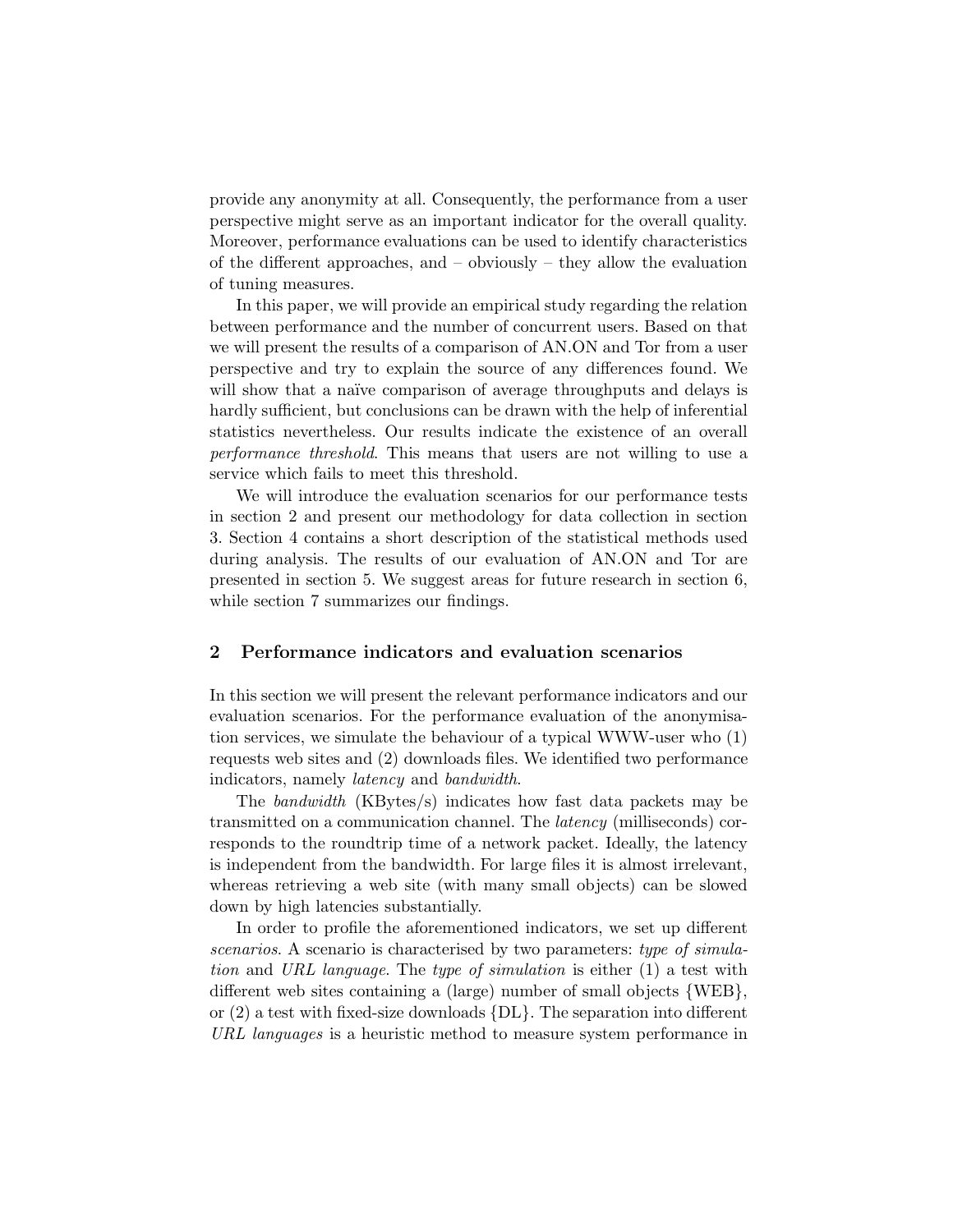a local area, e. g. Germany, or world-wide. For our research, we split the tests into German {DE} and English {EN} content language. While the English pages can be used for a fair comparison of different anonymisers, the German sites allow profiling the AN.ON service from a local perspective. <sup>1</sup> The URLs were chosen from the most popular web sites according to Alexa [2] and the downloads according to downloads.de/downloads.com respectively (cf. table 7). Table 1 lists the basic scenarios.

Table 1. General attributes of the basic scenarios

| Simulation<br>Language      | WEB<br>DE | ΕN   | DL<br>ΕN<br>DE |        |  |
|-----------------------------|-----------|------|----------------|--------|--|
|                             |           |      |                |        |  |
| Total URLs / scenario       | 11        | 14   | 3              | 3      |  |
| Average requests / scenario | 398       | 309  | 3              | 3      |  |
| Average requests / URL      | 33.17     | 20.6 |                |        |  |
| Average KBytes / scenario   | 1267      | 987  | 1520           | 1702   |  |
| Average KBytes<br>/ URL     | 105.58    | 65.8 | 506.67         | 567.33 |  |

# 3 Data collection methodology

In this section we will describe our methodology for collecting performance data from anonymisation services based on an example of the Tor network and AN.ON. We will start off with an overview of our evaluation setup and the evaluated services. The major part of this section will present our data quality measures.

## 3.1 Test suite overview

There are some free tools available to measure proxy or server performance [10, 15]. Unfortunately, they proved not suitable for the evaluation of anonymisation services. They focus on other applications and consequently lack important features such as failure tolerance. In the end, we decided to write a test suite specifically designed to meet our needs.

As we evaluate the services from a user perspective, the two performance parameters mentioned, bandwidth and latency, cannot be determined exactly: There are too many influences not under our control. Therefore, we approximate the performance of the services with the

 $1$  All current AN.ON servers reside in Germany, whereas Tor is distributed throughout the world.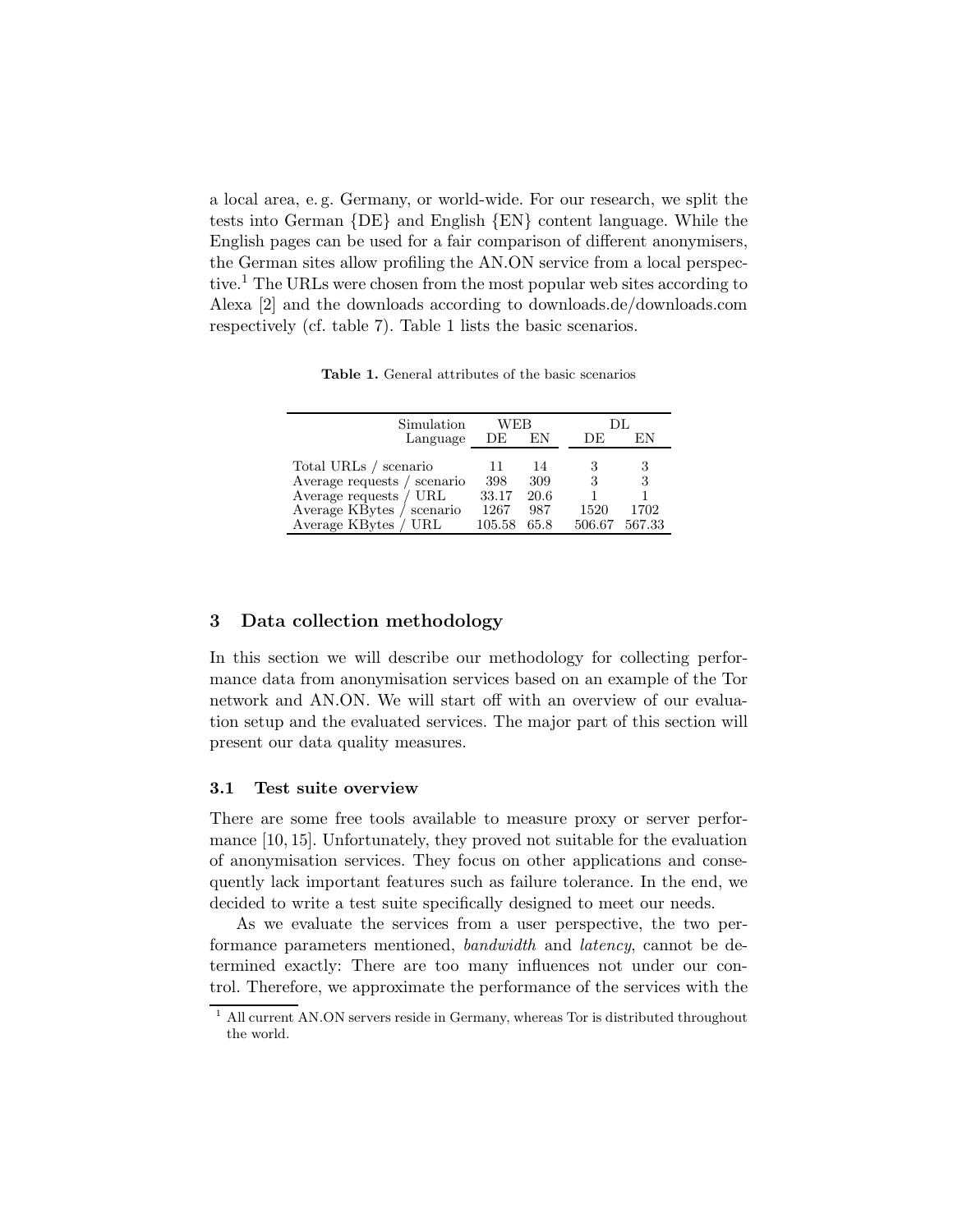help of the two observable parameters *throughput* and *initial delay*. The throughput is calculated by dividing the amount of received bytes by the time needed for the data transmission. The initial delay is the time difference between sending the HTTP request and receiving the first chunk of the response.

Our test suite perfeval<sup>2</sup> is written in Perl (about 2.500 lines of  $\text{code}^3$ . The scripts retrieve a set of URLs via HTTP (non-recursively) and calculate throughput and initial delay for each HTTP request. All recorded data of a session is aggregated into a test case.

We utilise the Perl library  $LWP::ParallelUA$  [12] which can handle simultaneous connections. Thus, we are able to simulate the behaviour of a web browser: First, perfeval downloads the HTML page, and then it fetches all the embedded objects in parallel. In order to prevent proxies or web caches from influencing the results we send a *Cache-Control:no-cache* HTTP header [14] along with the request.

#### 3.2 Scope of the Evaluation

Table 2 lists the three services we evaluated with perfeval. In the rest of this paper we will refer to them with the presented acronyms. We also use a control connection (DIRECT) for assessing the performance of the Internet connection used during testing.

Table 2. Evaluated systems

| <b>DIRECT</b> | Direct web access without any proxy                   |
|---------------|-------------------------------------------------------|
| TOR.          | Tor client $v0.1.0.16$ , Privoxy $v3.0.3$             |
| DD            | AN.ON cascade <i>Dresden-Dresden</i> (JAP v00.05.078) |
| CCC           | AN.ON cascade Regensburg-CCC (JAP v00.05.078)         |

Privoxy was configured with the option toggle  $\theta$  in order to disable all of its filtering rules. The two mentioned AN.ON cascades were chosen because of high stability and high number of users at the time when we started the test. <sup>4</sup> The test run started on February 15 2006, 6:00 p. m.,

<sup>2</sup> We were running the test suite on two WindowsXP workstations with ActivePerl v5.8.7.815 [1]. The workstations were connected to the Internet directly and had

<sup>&</sup>lt;sup>3</sup> http://www.jondos.de/downloads/perfeval.zip<br><sup>4</sup> At that time the remaining two AN.ON cascades were used for testing purposes only, and were neither stable in structure nor in code.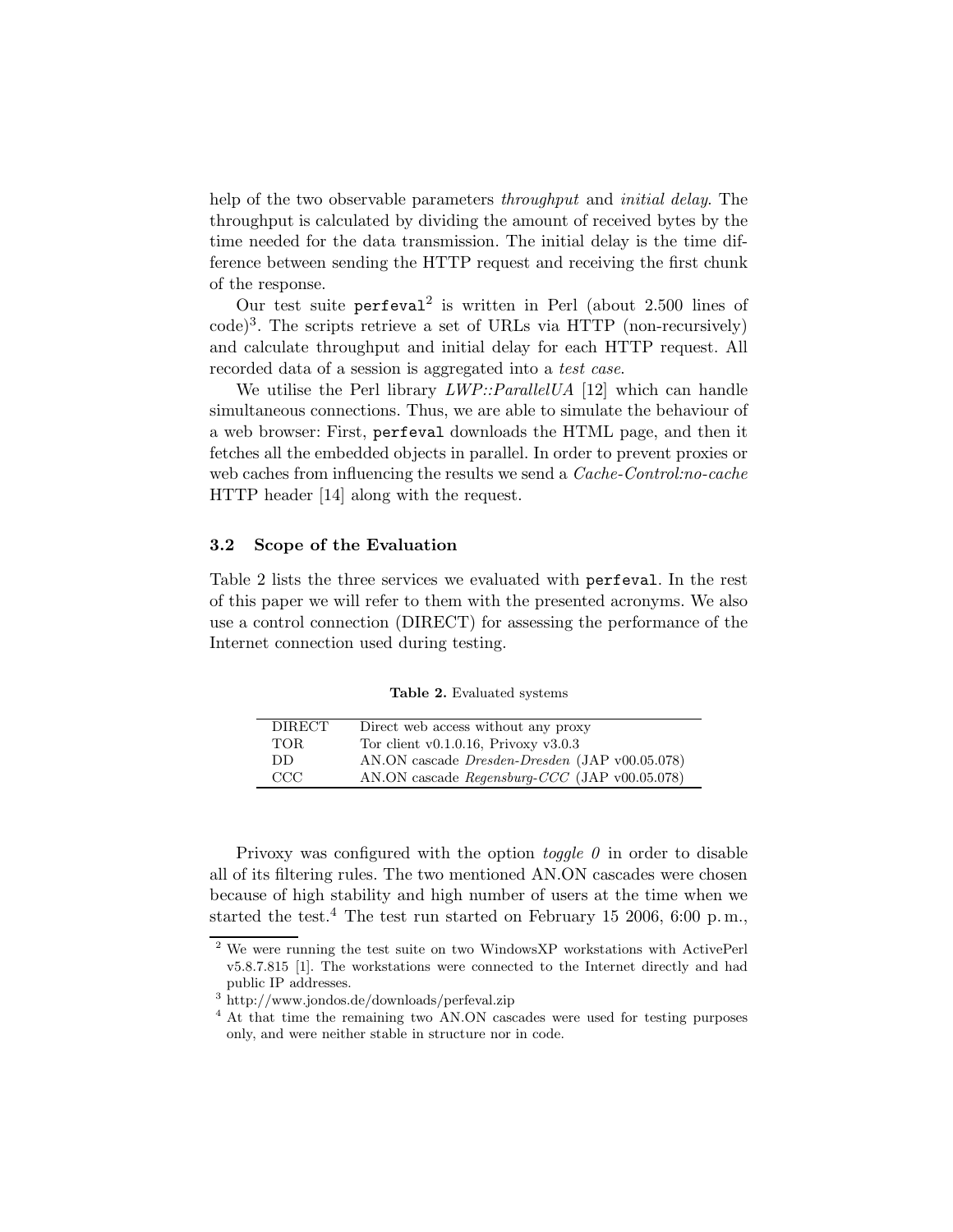and ended on February 26 2006, 11:59 a.m. (both Berlin local time  $5$ ) by manual interruption. Thus, we got test data for 10 complete days and 18 hours, that corresponds to 258 hour-based test cases for each combination of scenario parameters and tested systems. We therefore have 4128 test cases altogether.

For the scope of this article an individual web site or a file download is represented by its URL. Each URL may lead to a number of HTTP requests: Typically, a web sit causes additional requests (for the HTML page and all its embedded objects), whose number typically differs over time, whereas a download causes exactly one HTTP request.

#### 3.3 Data quality measures

In order to get statistically utilisable results for measuring the tested services, the collected data should not be considerably influenced by

- (a) external factors jeopardizing the validity of the test cases like downtimes of the network, downtimes and failures of services, HTTP errors reported by web sites, and errors in the evaluation software itself,
- (b) bias introduced by the observation itself like concurrent tests on the same anonymisation service, concurrent test requests of the same resource, and performance fluctuations on the computer where the test software runs,
- (c) influences through fluctuations during the test like performance fluctuations of requested resources and fluctuations of the total amount of requested data,
- (d) performance tampering through HTTP redirects,
- (e) performance limit introduced by the Internet conection,
- (f) varying performance throughout the day.

These influences have to be mitigated before and during the test. After that, the collected data must be examined for influences by the aforementioned factors. If at least one of those has a non-negligible influence, the corresponding data is probably not usable for any statistical analysis. We assume an influence as non-negligible if the ratio of (possibly influencing) "critical" cases to "good" cases is higher than  $5\%$ .

In short, we found that our test data is of high quality regarding these measures. A more detailed description of our approach to measure data quality is presented in the following sections.

 $5$  Note that Germany has one single time zone.<br> $6$  Note that this is a heuristic approach. The quality measures are **ratios** and not probabilities as in statistical tests.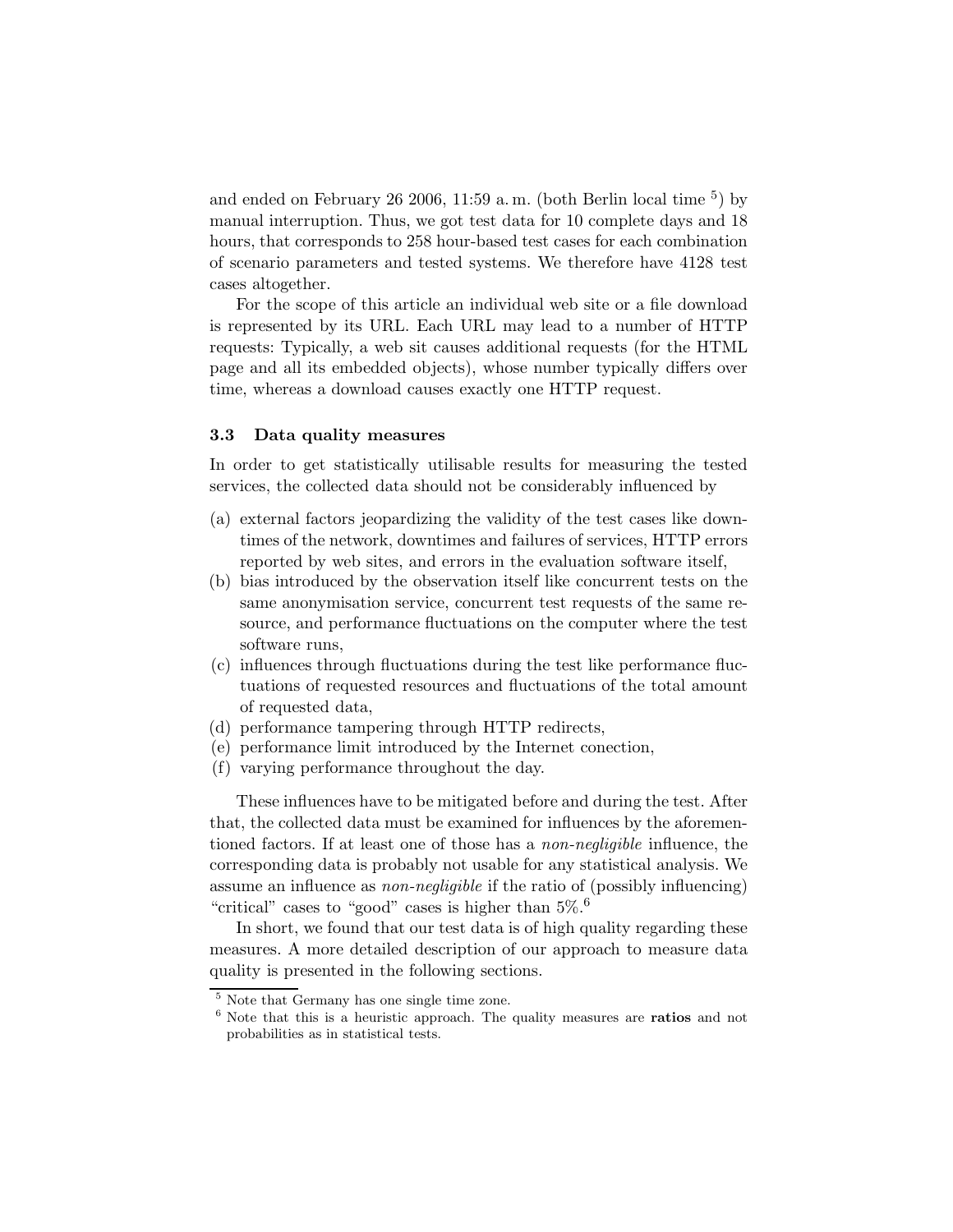External factors Single erroneous test cases resulting from a bad implementation of the test software may be discovered by looking for extreme values in the number of HTTP requests (which should be the same for each test case), the initial delay and the throughput.

HTTP errors, service failures, network and service downtimes may lead to missing or unintentionally influenced cases. For each unsuccessful HTTP request (i. e., the status code of the HTTP indicates a failure), we have to determine whether the source of the problem is the webserver or the network (i. e., the anonymisation service or the Internet connection). We will refer to the former as *errors*, to the latter as *failures*. This differentiation is important to measure the "quality" of an anonymisation service. Our software implements a sophisticated algorithm to differentiate errors from failures:

An unsuccessful HTTP request will be flagged as an *error*, if all of the following conditions apply immediately after the HTTP response has been received:

- a connection to the webserver/proxy can be established successfully
- a HTTP test request can be sent over the network
- a corresponding HTTP response is received
- the HTTP status code is not  $200 \text{ OK}$  (or something similar)
- the HTTP status code is not 502 Service temporarily overloaded, or 503 Gateway timeout

Otherwise, the unsuccessful request is probably a failure, but further examinations are necessary. This is especially true for responses with status codes 502 and 503, which can be issued by the webserver as well as by the proxy server. If the webserver is the originator, the request should be flagged as *error*, otherwise as *failure*. Timeouts, i.e., delays exceeding 60 seconds, are the most common type of *failures*.

Table 8 lists the number of cases missing either due to software errors or because of network or service downtimes. Compared to the total number in the sample, they are negligible. It also shows that almost all failures occur for DD, but as less than 5% of all requests are affected, we still treat external influences as negligible. This finding indicates hardware or network problems on the AN.ON DD cascade, though. Its operators have not been aware of that until now.

The number of *errors* is uncritical for all but one case: the error ratio on the CCC cascade for English downloads is about 9%. That means that a lot of downloads were skipped, probably due to service-specific blockings by the web site operators (e. g. by blacklisting the IP of the last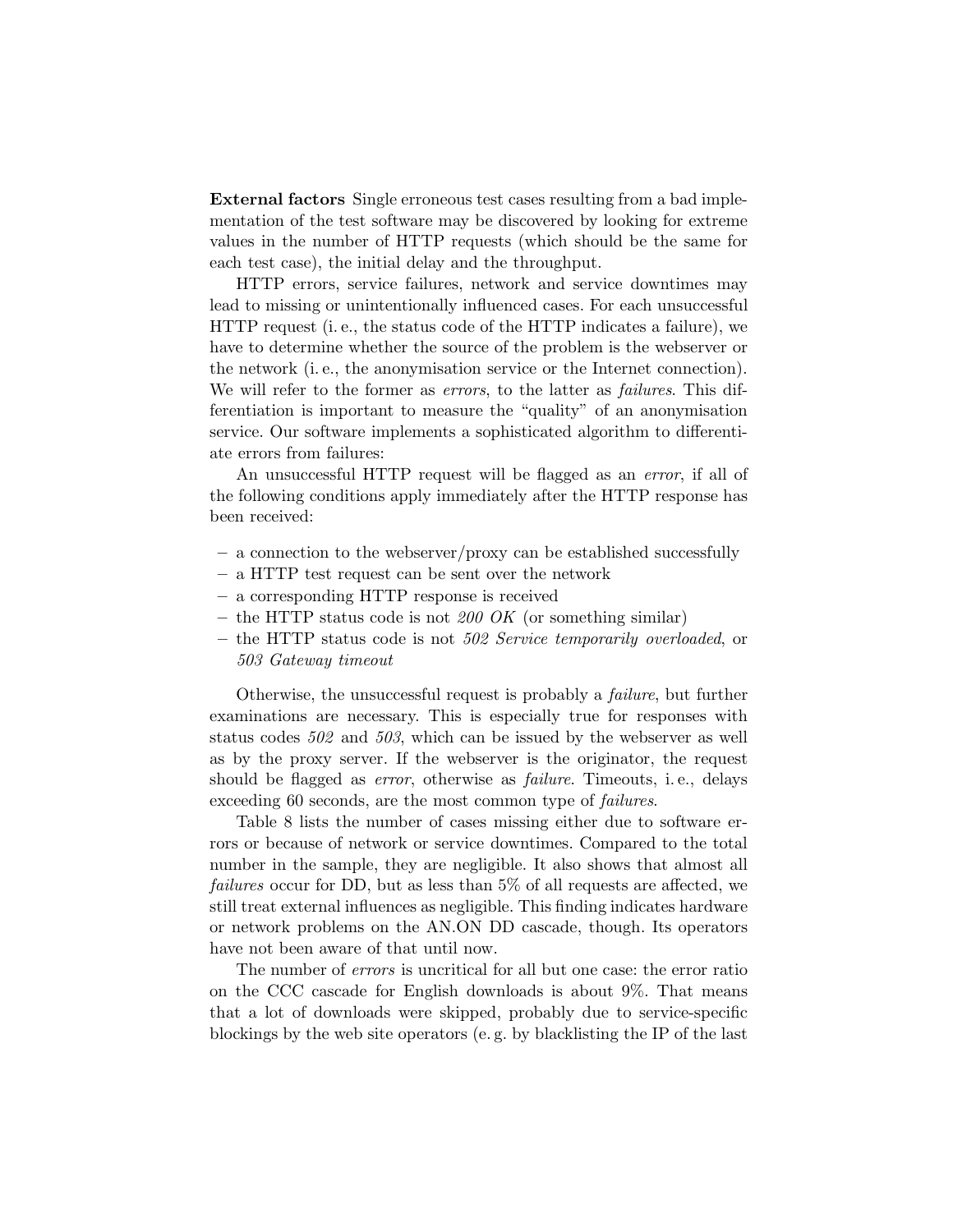mix of the cascade). Nevertheless, this influence is limited to reducing the sample size for this service.

Bias introduced by the observation itself The tests for web surfing / downloads together were composed to be completed in less than 30 minutes for each language. In order to force comparable and periodic hour-of-day-based time intervals from 0 to 23 (Berlin local time), we put a hard limit of 60 minutes on the total duration of a language test. For each test case, all URLs were processed sequentially so that no interference between them was possible<sup>7</sup>. As the DE and EN tests should not interfere with each other, we performed these test cases on two separate machines, the latter one starting with a time offset of 30 minutes. Figure 1 shows the course of events during the performance evaluation.

Table 8 shows that the hard limit of one hour was never reached in our experiment and that a 30-minute-overlapping did not occur more often than in 5% of the test cases. These influences are therefore not seen as critical.



Fig. 1. Test sequence for performance evaluation

Influences through performance fluctuations In order to avoid performance influences from slow web servers that could lead to wrong conclusions in the analysis, the measurements of the individual URLs are

<sup>7</sup> Note that HTTP requests for each requested web site are done concurrently, but this is what a typical web browser would do as well.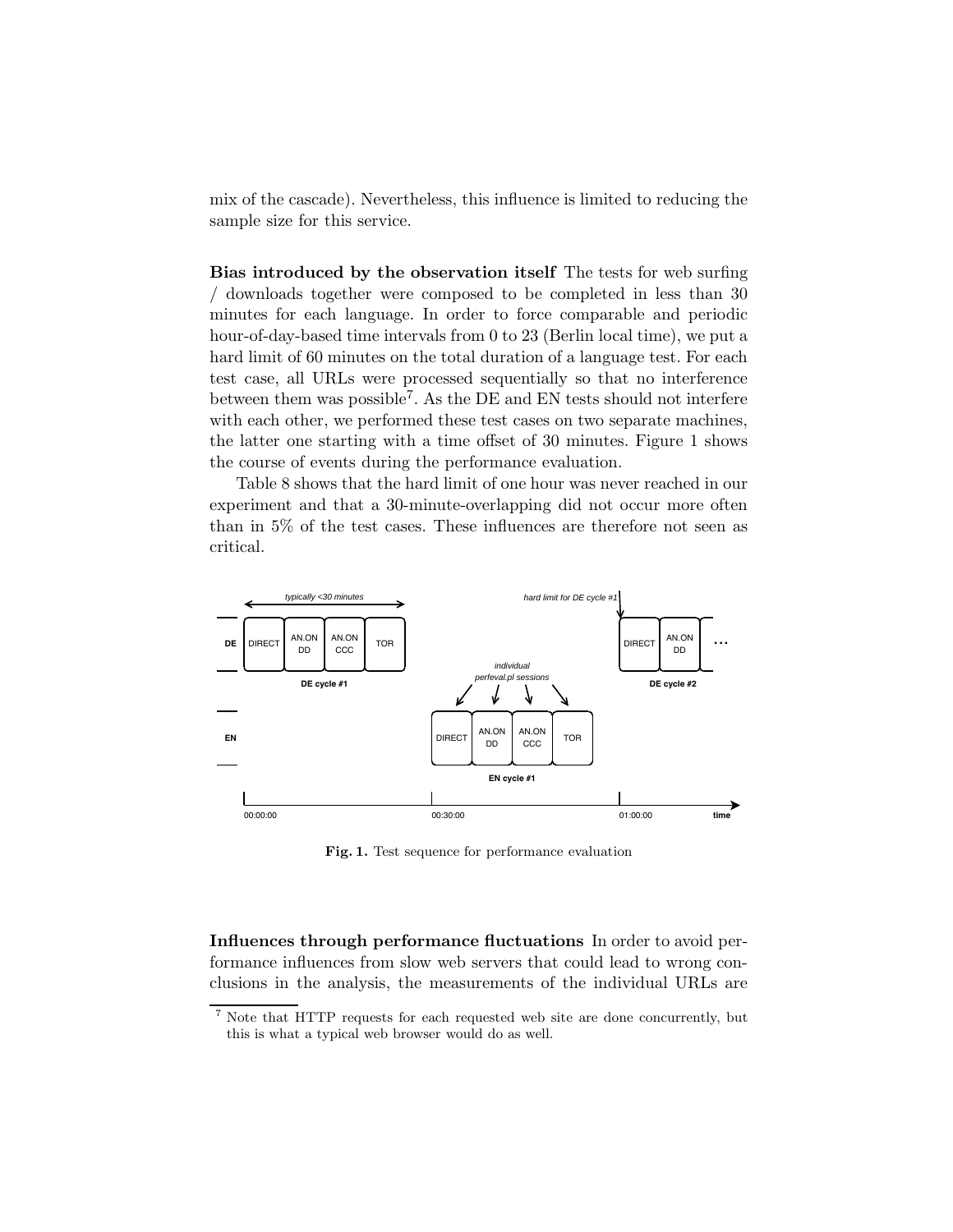aggregated into one test case for each scenario. Accordingly, we do not try to evaluate the service performance regarding single URLs (although this would be possible with our result files, of course).

Another possible influence is related to the amount of data received in each test case. To make the cases of one scenario comparable, they should be of equal size. We compared the median and the interquartile range<sup>8</sup> (IQR) of the downloaded bytes for each service with the median and IQR of all services to analyse this influence.

Table 8 shows that the ratios of all medians are negligible. Although there are some problems with English downloads (causing a huge IQR ratio for the CCC cascade), they do not affect the median. Therefore, our analysis suggests that we have indeed collected similar amounts of data for the different services.

Note that measuring performance fluctuations within the infrastructure of the anonymisation service is beyond the scope of this paper. In particular, we are not trying to measure the performance of individual nodes or one anonymity service as a whole. For Tor, we have to trust the node selection algorithm of its client software – we are looking at performance from a user perspective after all.

HTTP redirects Our evaluation software honours HTTP 301 and 302 redirect status codes. Although this behaviour is necessary for the imitation of a web browser, it introduces a new challenge: Our test might be influenced by server-side redirects *(geolocation)*, which would undermine the geographic separation introduced by the URL language scenario parameter.

It is rather difficult to rule out this influence completely as we cannot control the behaviour of the web servers. Of course, our software does not send any Accept-Language headers which would give away any information about its location or preferred language, nor does it interpret JavaScript code in the HTML pages which could be used to query language-specific browser attributes. But there are still more sophisticated ways for geolocation, for example by querying the WHOIS database for the IP address of the sender of the HTTP request. Obviously, it is impossible to fully prevent a webserver from delivering adapted versions of the requested content to the client. It has been observed that Tor (with its world-wide network of exit nodes) is subject to this phenomenon [18].

 $8$  The interquartile range is the difference of the upper 75% and the lower 25% quartile of the bandwidth. It is a robust measure for the standard deviation of frequencies.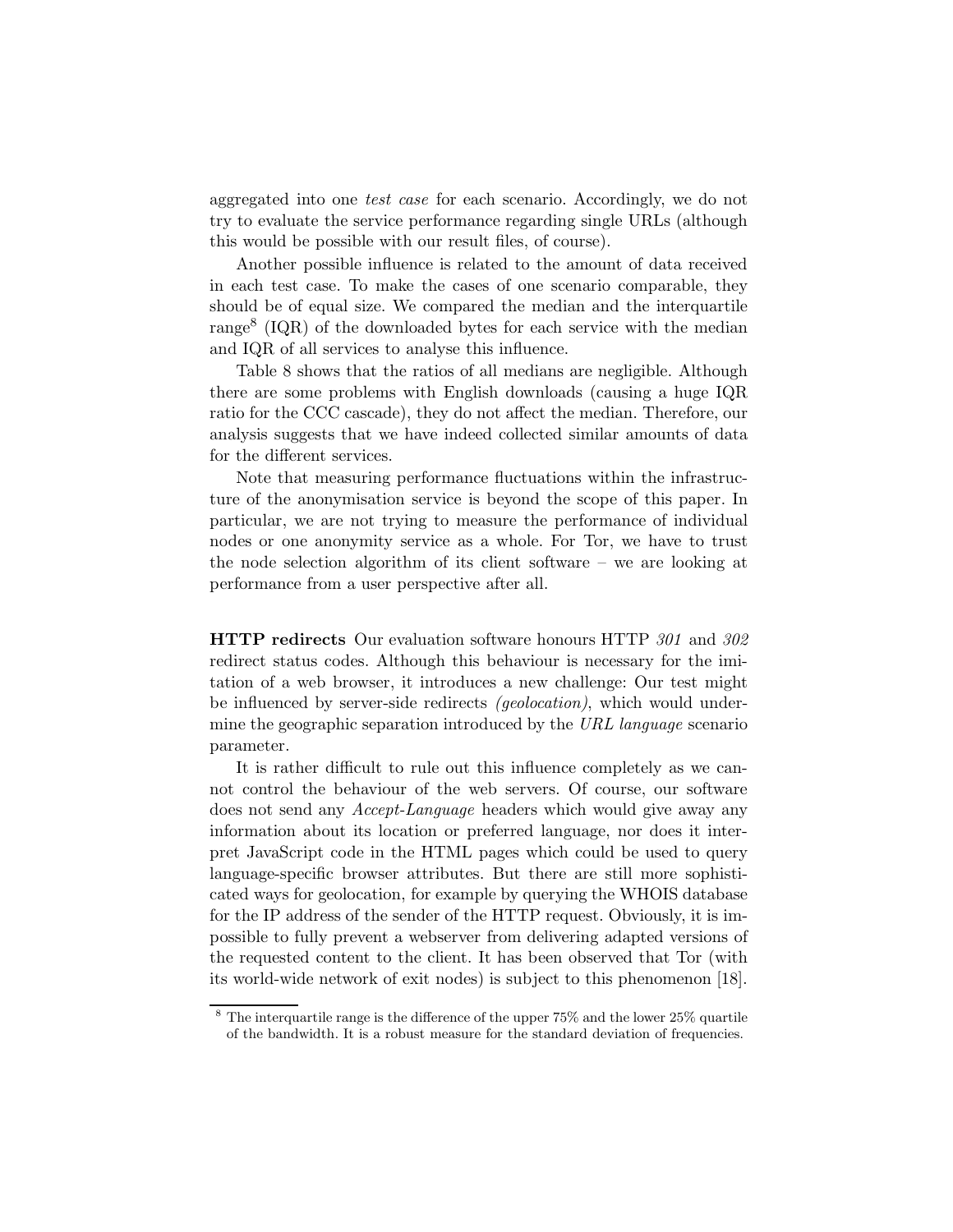We screened the evaluation data to make sure that no geolocation was employed, though.

Note that language adaption is not as big a problem as it seems. HTTP requests which are automatically being redirected to a server located in close vicinity of the client are a far more intriguing threat. We have examined the URLs for the [EN] scenario and could not find any indication that this form of redirection was employed by any web site. Of course, some sites utilise round robin DNS entries in order to distribute the load on several webservers (e. g. google.com). But such procedures shouldn't affect the performance evaluation because their influence is averaged by the large amount of test cases.

Performance limit introduced by the Internet connection If the local area network suffers from performance fluctuations, it may influence the observed data as well. Network-caused performance breaks in all systems could be mis-interpreted as a common attribute. For example, if the network is not faster than the slowest anonymisation service, all systems would look the same. There is no influence if the local area netwok offers better performance than the fastest system at all times.

The basic idea to estimate the possible influence of the network (DI-RECT) is to analyse all single test cases of all tested systems for this possible influence. We call the ratio of the number of all cases with a nonnegligible influence to the total number of cases *critical influence ratio*. If this ratio is, for a scenario, higher than 5%, we call the influence of the network on the scenario non-negligible. Otherwise, we assume that there is no influence of the network on this scenario.

To calculate a level of non-negligibility, we suggest to evaluate all test cases by their throughput, separately for each scenario, by the formula presented in figure 2. This approach basically calculates the difference between the throughput measured for the network at a given hour and the throughput of a given test case in this hour. As a measure for the standard deviation of the network's bandwidth, we also provide the interquartile range for its througput. We subtract half of its value, as only the diminishment of the network's bandwidth is critical, and call the resulting value critical throughput for this test case. If the critical throughput is greater than zero, we assume a low possibility for network interference. Otherwise, the network influence is assumed to be non-negligible for this test case. As shown in table 8 (critical throughput influence ratio), we found a non-negligible network influence for 5 out of 12 scenarios. This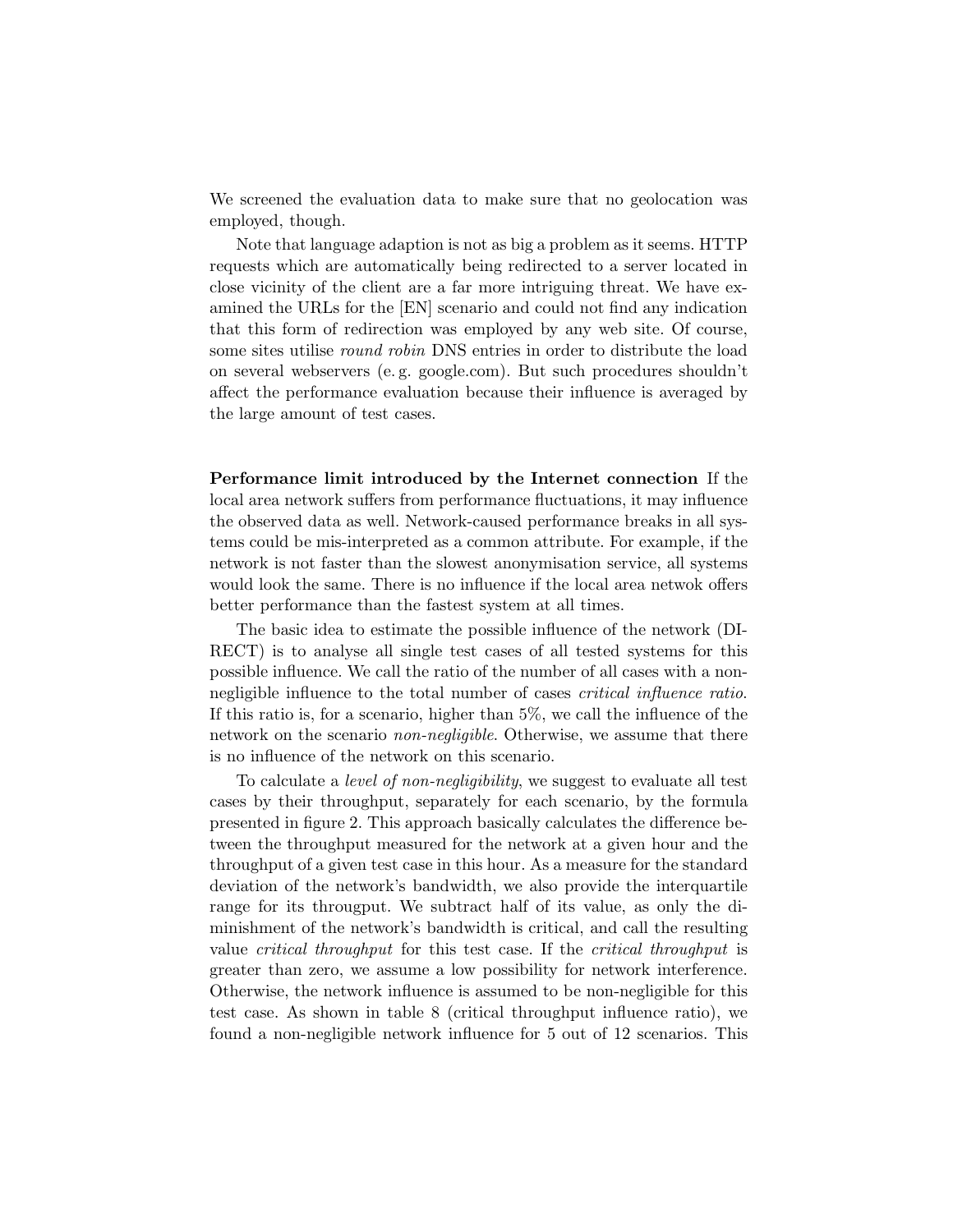means that care must be taken when these scenarios are analysed, as at least some clipping phenomena<sup>9</sup> are expected.

Fig. 2. Evaluating performance influences of the network connection

$$
I(S_t) = \begin{cases} 0 & \text{if } Th_{\text{crit}}(S_t) \ge 0, \text{ small or no influence} \\ 1 & \text{if } Th_{\text{crit}}(S_t) < 0, \text{ possible high influence} \\ \text{w.r.t} \end{cases}
$$
  

$$
Th_{\text{crit}}(S_t) = Th(\text{DIRECT}_t) - Th(S_t) - \frac{IQR_B(\text{DIRECT})}{2}
$$
  
where  

$$
S \in \{\text{DIRECT, TOR, DD, CC}\}
$$
  

$$
t := \text{time (day and hour)}
$$
  

$$
S_t := \text{test case of } S \text{ at the time } t
$$
  

$$
IQR_B(\text{DIRECT}) := \text{Interquartile range of throughput of DIRECT}
$$
  

$$
Th_{\text{crit}}(S_t) := \text{measured throughput of } S_t
$$
  

$$
Th_{\text{crit}}(S_t) := \text{critical throughput of } S_t
$$
  

$$
I(S_t) := \text{possible influence of DIRECT on } S_t
$$

Varying performance throughout the day An anonymity service saturated with a big and distributed user group is expected to show a normal distribution in user numbers, bandwidth and latency for each hour and day. In reality, though, the user groups may be heterogenous and therefore have a strong influence on performance over time. Before statistically analysing and comparing services, it is therefore useful to exploratively identify time-dependend trends in the user behaviour.

During the performance evaluation we retrieved the real-time number of concurrent users provided by the AN.ON services for further analysis. We identified two major trends:

- 1. The user numbers seem to follow a sinusoidal curve with vertex at 11 a. m. (cf. figure 5). Given that most users of AN.ON are located in Europe [8], this means that the majority of them is using the service during the day and not during the night.
- 2. The variables *throughput* and *delay* seem to be normally distributed between 1 p. m. and 9 p. m. Therefore, the influence of varying loads on the AN.ON services is expected to be minimal in that time period.

<sup>&</sup>lt;sup>9</sup> Clipping means that some performance curves will have a hard break in the peaks.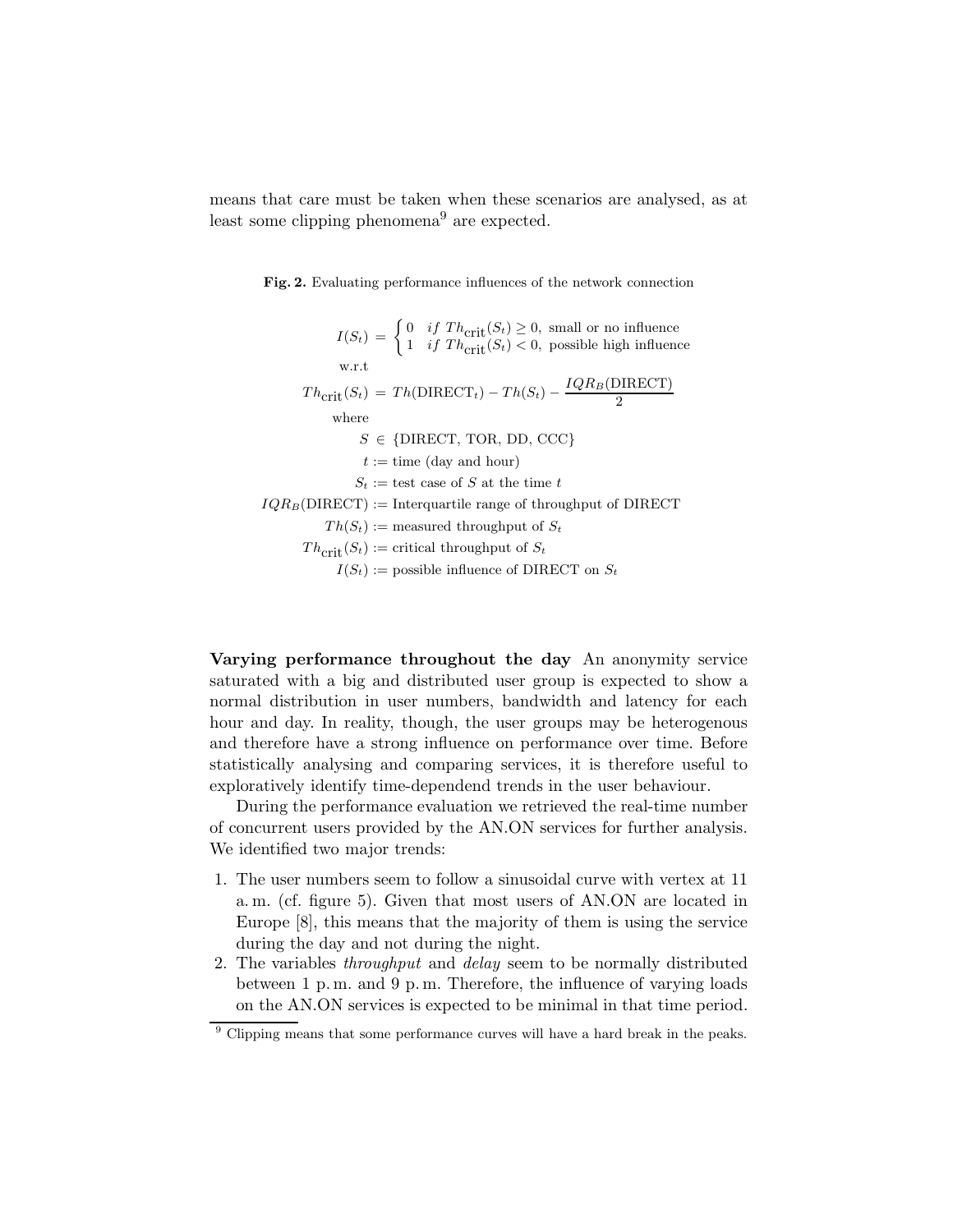Therefore, we decided to introduce a new scenario parameter *daytime* to simplify the comparison of AN.ON with Tor, which is more equally distributed over the whole day. *daytime* has the values morning (M) and afternoon (A), defined as the hour-of-day intervals 1-9 a. m. and 1-9 p. m. (Berlin local time). All test data from the remaining time periods was discarded.

# 4 Statistical methodology for analysis and comparison

For distinguishing differences in our sample from "random noise", we performed thorough statistical analyses. This section provides a short explanation of the statistical background needed to understand the results presented in section 5.

# 4.1 t-tests

In order to compare two samples, we use *Student's t-test*, which is very robust against violations of the *normality assumption*. In this paper we will use t-tests to compare the mean value of a given parameter (i.e., throughput or delay) of two samples (i. e., two anonymisation services). The t-test checks whether the means of the tested parameters *differ sig*nificantly (hypothesis  $H_1$ ).

t-tests can only be applied under the following assumptions [16]:

- 1. normal distribution of data
- 2. homogeneity of variances
- 3. independent, randomly selected samples

The last assumption is already addressed by the data quality measures mentioned in section 3.3. As we cannot expect the data in our samples to be normally distributed, we employ the Kolmogorov-Smirnov test. If the result of this test is significant, the data of the sample is not normally distributed and the t-test may draw incorrect conclusions. Similarly, the equality of the variances is proven with the Levene test. Even if the Levene test shows significantly differing standard deviations, the t-test can still be applied. In this case a modified version of the t-test has to be applied, though.

In the following sections the results of the t-tests are shown in the column labelled "Sides". The higher the number of asterisks  $(*, **, **^*),$ the more significant is the evaluated difference of mean values. A dash (-) indicates that the test found no significant difference (e. g. table 3).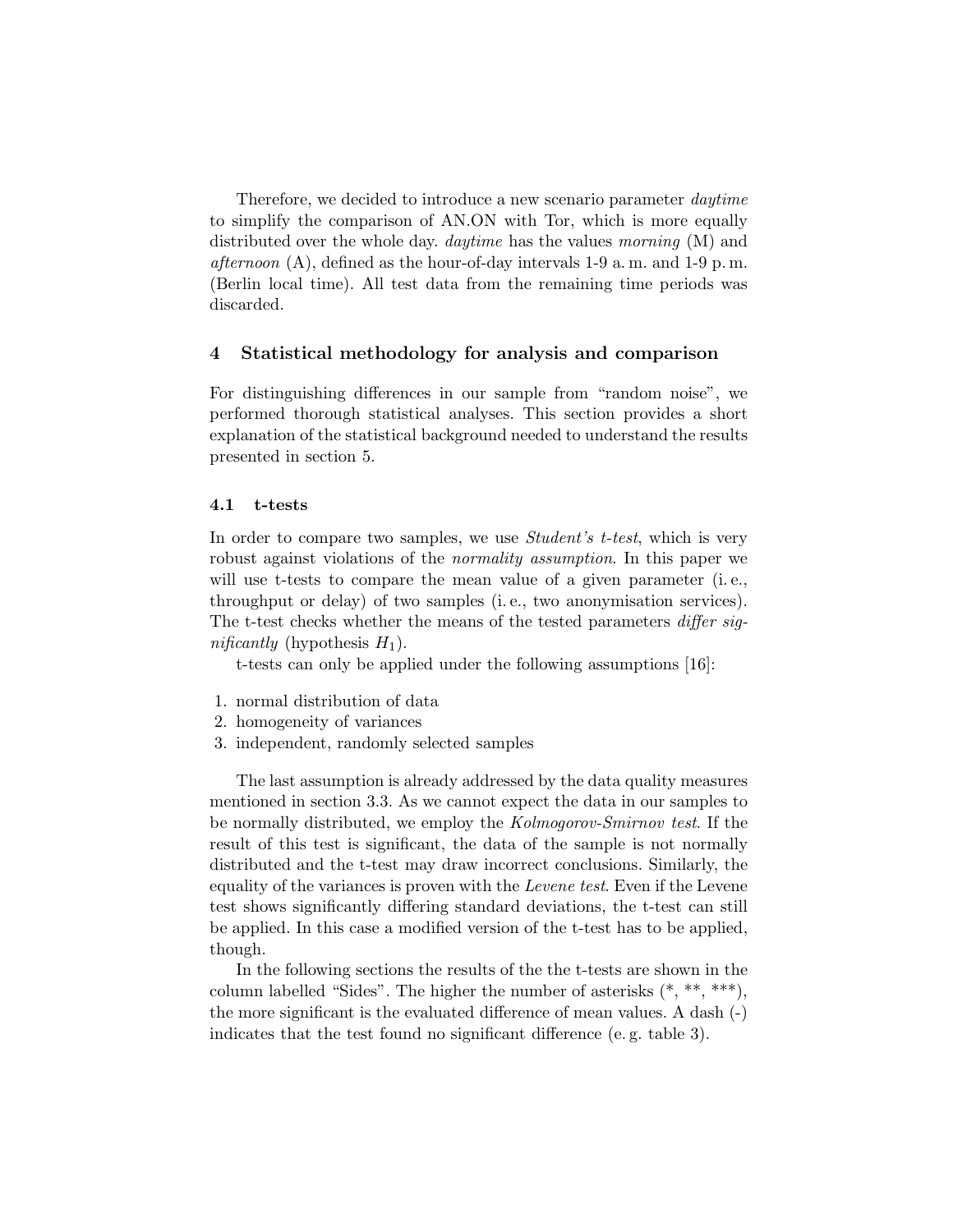#### 4.2 Regression analysis

We analyse possible correlations of two or more metric parameters by a Linear Regression Analysis. It tests the assumption of a linear correlation between the dependend parameter  $y_i$  and the independent parameters  $x_i$ of the form

$$
\hat{y_i} = b_0 + \sum_{j=1}^m b_j x_{ij}
$$

for all test cases  $i = 1, 2, ..., n$  and the independent parameters  $j =$  $1, 2, \ldots, m$ . In the following sections the confidence in the regression analysis is shown in the row labelled "Terms". The higher the number of asterisks  $(*, **, **),$  the more significant is the estimated influence of the parameter (cf. table 6).

In order to be able to perform a regression analysis, the basic assumptions of linearity, independence, homoscedasticity and normality must be fulfilled for the data [7].

## 5 Evaluation

As mentioned earlier we decided to split the gathered data points into two data sets according to the time of day. The graphs in figures 5 and 6 show that user numbers, delay, and throughput follow a typical course for the two AN.ON services: between 1 p. m. and 9 p. m. the curves are approximately at the same level, whereas they resemble a quadratic function with a minimum at about 5 a. m. between 1 a. m. and 9 a. m. For the comparison of the services, we focus on the first of these periods which we call 'afternoon', as the AN.ON cascades are obviously not under full load during the latter one – most users are asleep during the 'morning' hours (cf. figure 6). Combining both the morning (M) and afternoon (A) data of the AN.ON services and comparing that with the results of Tor would unduly favor the AN.ON services, as Tor seems to be much less dependent on daytime.

Anyway, splitting the samples offers another benefit: As described in section 4.1 t-tests operate under the assumption of normally distributed data.<sup>10</sup> We found that *within each of the two periods* the samples are either normally distributed or closely resemble a normal distribution. This is not the case if the samples include data of the whole day, though.

Note that we will only provide results on latencies for the WEB scenarios as they are irrelevant for downloads.

<sup>&</sup>lt;sup>10</sup> Following common practices we use logarithmically transformed values for this purpose.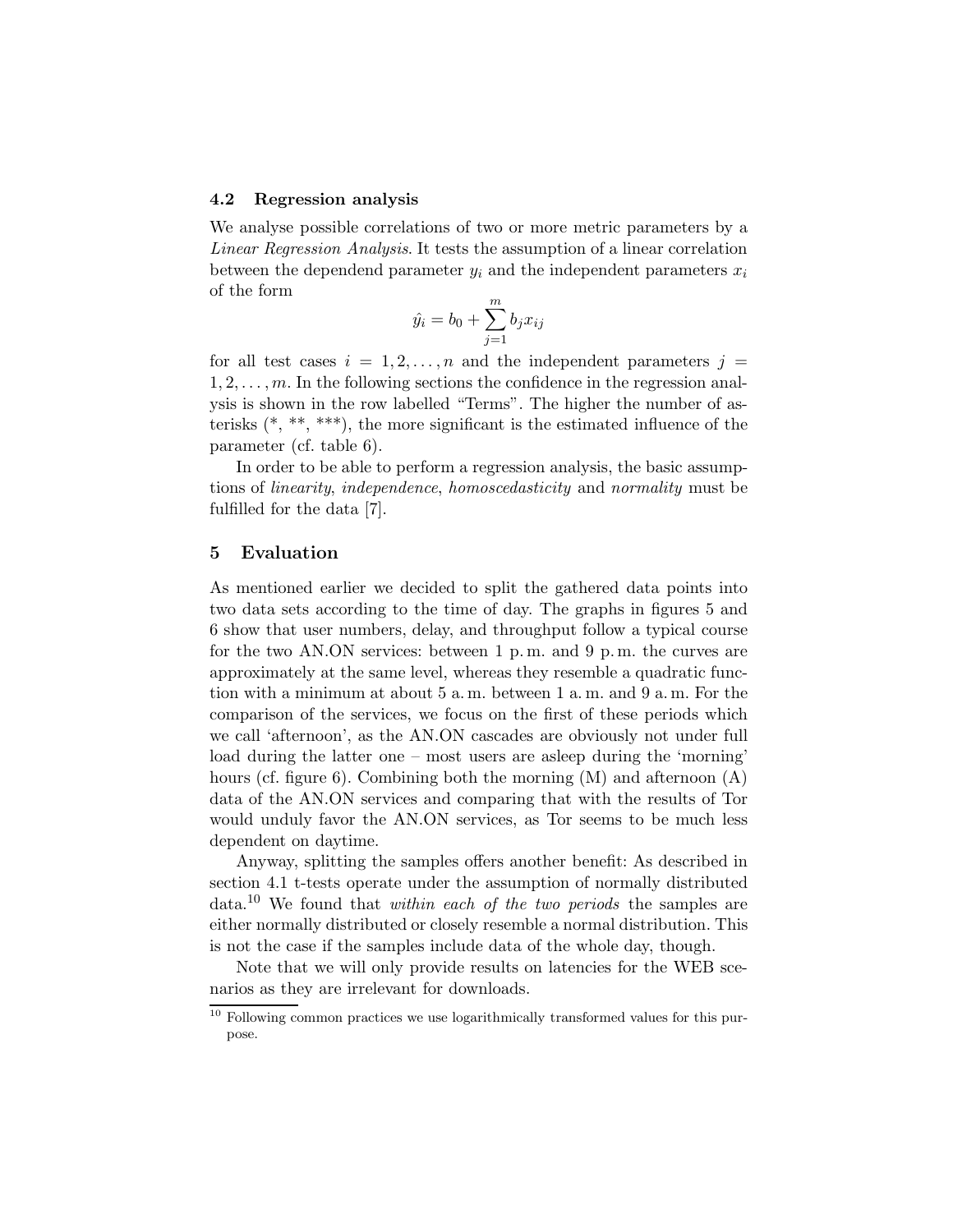#### 5.1 Descriptive statistics for DD, CCC and Tor

Descriptive statistics can provide some first hints regarding the characteristics of a sample. Our results show that the evaluated systems differ in offered bandwidth and latency. We suspect that the differences are partly due to varying loads (amount of concurrent users) on the anonymisation services. In the rush hours of the afternoon period, DD has very high user numbers (about 1,700 concurrent users on average). In contrast, CCC, which had to be selected manually in order to use it, is used by only 650 users on average. Figure 3 shows the mean values of delay (a) and throughput (b) together with the observed standard deviations for the individual services.

In terms of average delays, CCC offers best performance. The mean values for DD and Tor are considerably worse, but they are too close together for a meaningful graphical comparison. We will provide more concrete results utilising t-tests in section 5.3 and 5.4.

On the other hand, Tor might outperform the AN.ON services in terms of bandwidth. Due to the comparably high standard deviations a comparison without thorough analysis is difficult, though. The AN.ON services tend to offer a more constant QoS. From the user perspective, this may be an advantage, as users might not be interested in performance peaks, but rather in adequate performance every time they use the service.



Fig. 3. Comparison of latency in the afternoon

#### 5.2 Tor over daytime

While performance differences between the morning and afternoon periods are rather obvious for the AN.ON services (cf. figure 6), this is not that clearly visible for Tor. As Tor has a global network of nodes and a distributed user base, this is very reasonable. Looking at the descriptive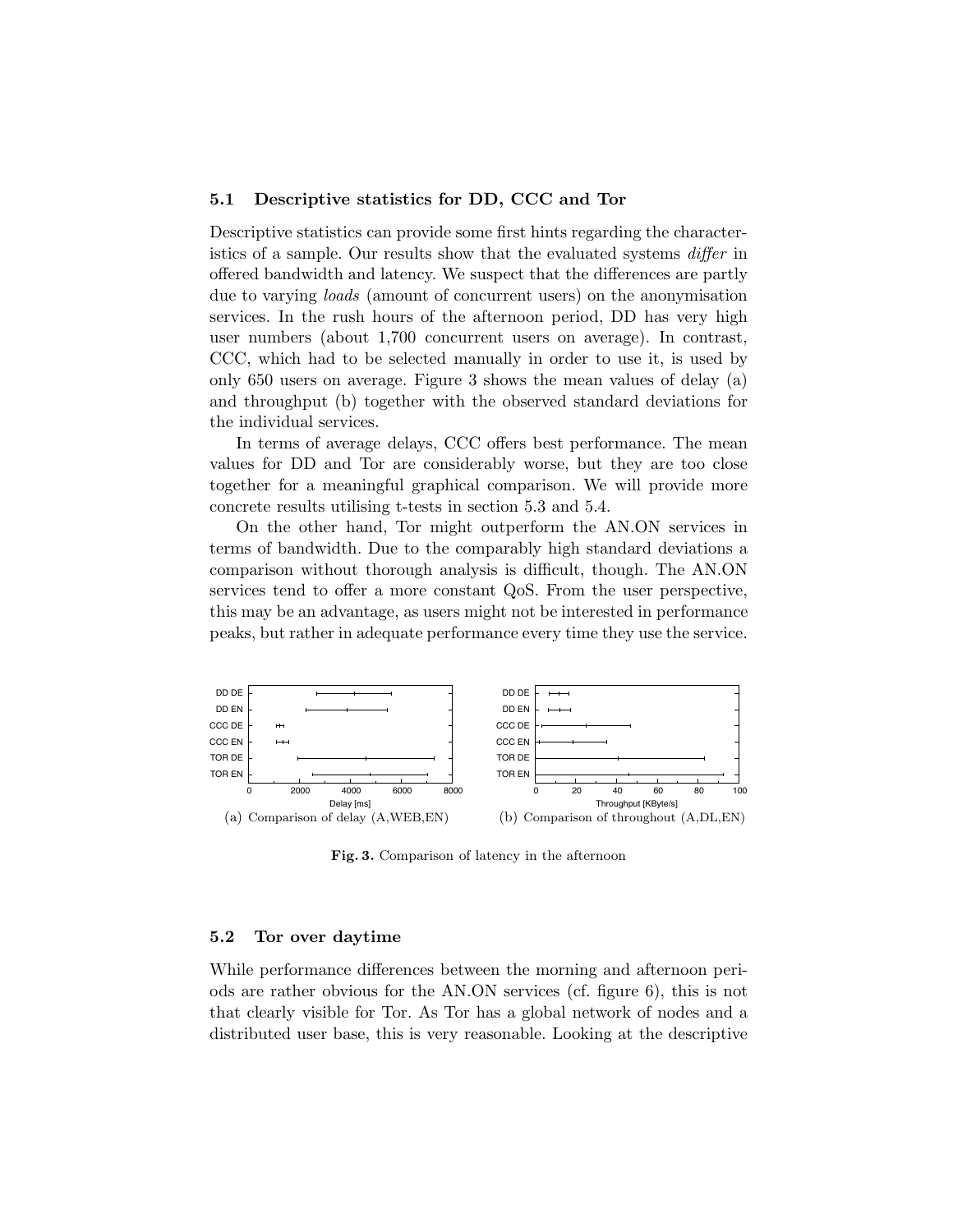statistics, though, we found that the mean values of delay and throughput differed a lot between the morning and the afternoon period.

The results of the t-test suggest that there is indeed a difference between the two time periods (cf. table 3 and statistical remarks). Local time may therefore have a significant influence on local measurements, and Tor might not only prefer nodes with the highest bandwidth as found in a recent study [4], but also the nearest (low-latency) nodes. This may be due to an implicit attribute of its implementation, although there is no sign of such a strategy in the source code. If so, Tor's practical anonymity would be affected: The difficulty of mounting a collusion attack to capture the connections of specific local user groups would be substantially reduced. Another reason for the observed pattern might be that the initial assumption of a distributed user community is false. This is difficult to prove, though, as the Tor network does not provide information about the location and the number of its users. Accordingly, further research is needed to explain our observations.

Table 3. Tor: Performance differences morning/afternoon

|     | Scenario |              |      | Means (exp) |        | Kol.-Smir.               |              | T-Test      |                | Sides  |
|-----|----------|--------------|------|-------------|--------|--------------------------|--------------|-------------|----------------|--------|
| Sim |          | Lang Measure | М    | А           | М      | А                        | Levene       | T(df)       | $\overline{2}$ |        |
| WEB | DE       | Log(Delay)   | 3472 | 4097        |        |                          | 3.2(177)     | $-2.3(177)$ | $\ast$         | $\ast$ |
| WEB | ΕN       | Log(Delay)   | 3790 | 4231        |        | ∗                        | 1.0(178)     | $-1.8(178)$ |                | $\ast$ |
| WEB | DE       | Log(Thr)     | 8.7  | 6.3         | $\ast$ | ÷,                       | $6.9(177)^*$ | 2.4(170)    | $***$          | $***$  |
| WEB | EN       | Log(Thr)     | 5.9  | 4.9         |        | $\overline{\phantom{a}}$ | 0.6(178)     | 2.1(178)    | $\ast$         | $\ast$ |
| DL  | DE       | Log(Thr)     | 43.9 | 34.7        |        |                          | 0.0(176)     | 1.9(176)    |                | $\ast$ |
| DL  | ΕN       | Log(Thr)     | 45.7 | 39.1        |        | ۰                        | 1.5(176)     | 1.6(176)    |                |        |

Significance codes: \*\*\*  $p<0.001$ , \*\*  $p<0.01$ , \*  $p<0.05$ 

Remarks on statistical evaluation According to the results (cf. rightmost columns of table 3) we have to keep the null hypothesis for half of the scenarios. On the other hand, according to the 1-sided<sup>11</sup> t-test, all scenarios but {DL,EN} are significant. As the Kolmogorov-Smirnov test

 $^{\rm 11}$  If there is a good reason – not concluded from the collected data – that one of the means should be higher or lower than the other one, the p-value (not shown in the tables) of the t-test may be halved, as only one side of the test is of interest, and the test returns a higher significance.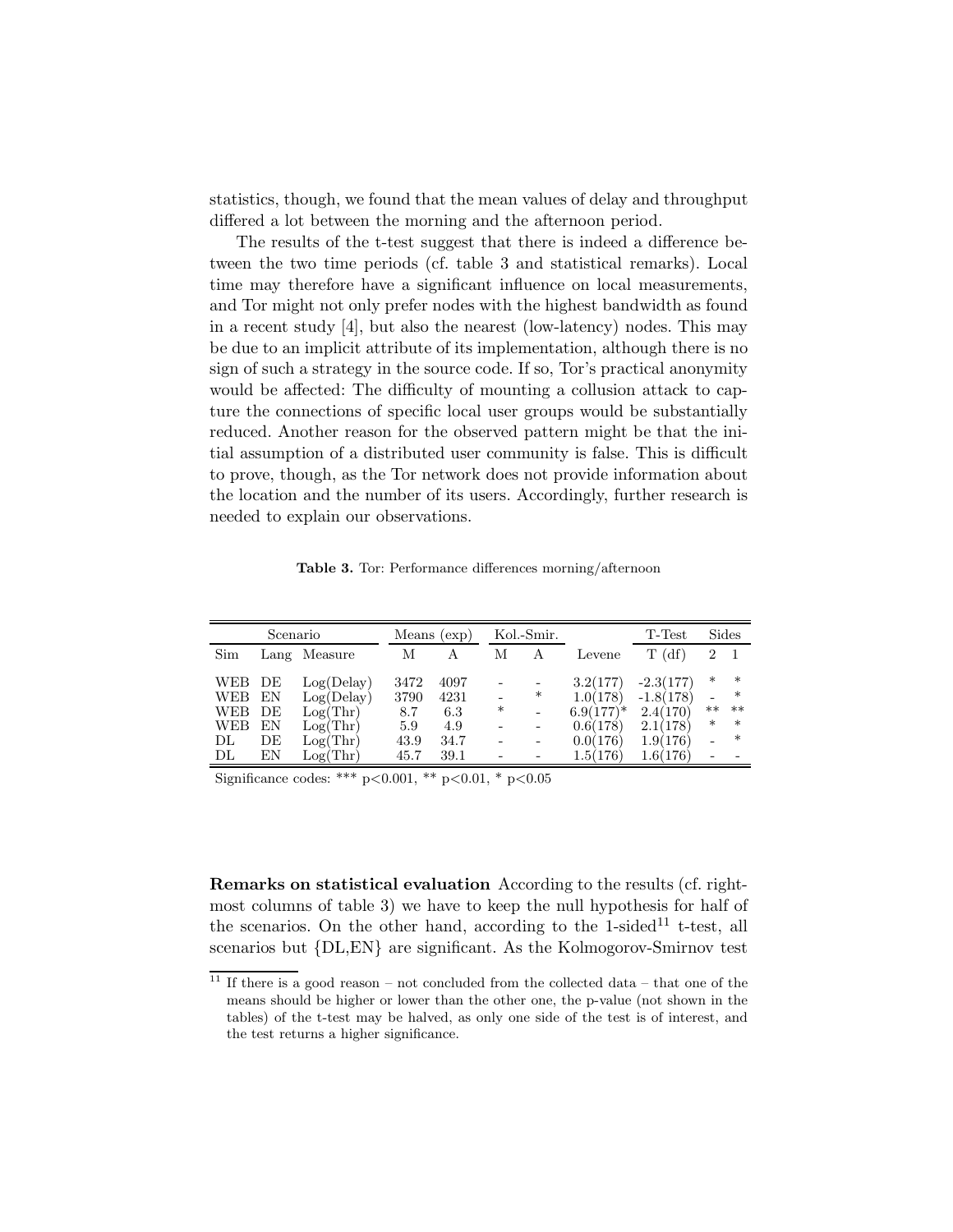is only slightly significant in only two cases, there is a high confidence in the correctness of the test result.

# 5.3 Comparison of Tor and DD in the afternoon

The DD cascade is the common entry point to the AN.ON system for JAP users. As there is (at the time of measurement) no automatic switching function between different AN.ON cascades, most unexperienced users (who do not know how to switch cascades) use the DD cascade. In terms of latency the statistical results from table 4 show that there is little difference between DD and Tor in the afternoon period. This may indicate that there is a tolerance level for this kind of unexperienced users regarding latency of approximately 4 seconds. A constant latency above this level seems to deter from using the system. <sup>12</sup> This supplements the results of [11] who found that there is a linear relation between user numbers and latency by altering the internal delay of the DD service.

Remarks on statistical evaluation Looking at table 4 we observe that DD seems to have a slight advantage over Tor in regard to latency, but the difference is only significant for the {WEB,EN} scenario. But then, Tor obviously offers higher channel capacities by far (as shown by the {DL} scenarios) and thus is able to outrun DD in the {WEB} scenarios. The significant difference in bandwidth shows up in the {WEB,EN} scenario once again: Here, the difference in bandwidth is not as clear as in the {WEB,DE} scenario however.

Table 4. Comparison of Tor and DD on afternoon

| Scenario         |    | Means (exp)              |              | Kol.-Smir.   |                      |                 | T-Test                             |                         |        |
|------------------|----|--------------------------|--------------|--------------|----------------------|-----------------|------------------------------------|-------------------------|--------|
| Sim              |    | Lang Measure             | Tor          | DD           | $\operatorname{Tor}$ | DD              | Levene                             | T(df)                   | Sig    |
| WEB DE<br>WEB EN |    | Log(Delay)<br>Log(Delay) | 4032<br>4238 | 3689<br>3427 | $\ast$               | $***$<br>$\ast$ | $31.7(178)$ ***<br>$19.4(178)$ *** | $-0.3(131)$<br>2.1(153) | $\ast$ |
| WEB              | DE | Log(Thr)                 | 6.30         | 4.30         |                      | $\ast$          | $22.2(178)$ ***                    | 3.8(140)                | ***    |
| WEB              | EN | Log(Thr)                 | 4.92         | 3.75         |                      |                 | $17.6(178)$ ***                    | 2.7(150)                | $**$   |
| DL               | DE | Log(Thr)                 | 34.71        | 10.31        |                      | $\ast$          | $46.1(176)$ ***                    | 7.7(119)                | $***$  |
| DL               | EN | Log(Thr)                 | 39.13        | 10.25        |                      | ***             | $53.8(176)$ ***                    | 6.7(122)                | ***    |

Significance codes: \*\*\*  $p < 0.001$ , \*\*  $p < 0.01$ , \*  $p < 0.05$ .

Units: throughput [KBytes/s], delay [msecs]

 $^{\rm 12}$  Note that using the system and being connected to it are two different perspectives.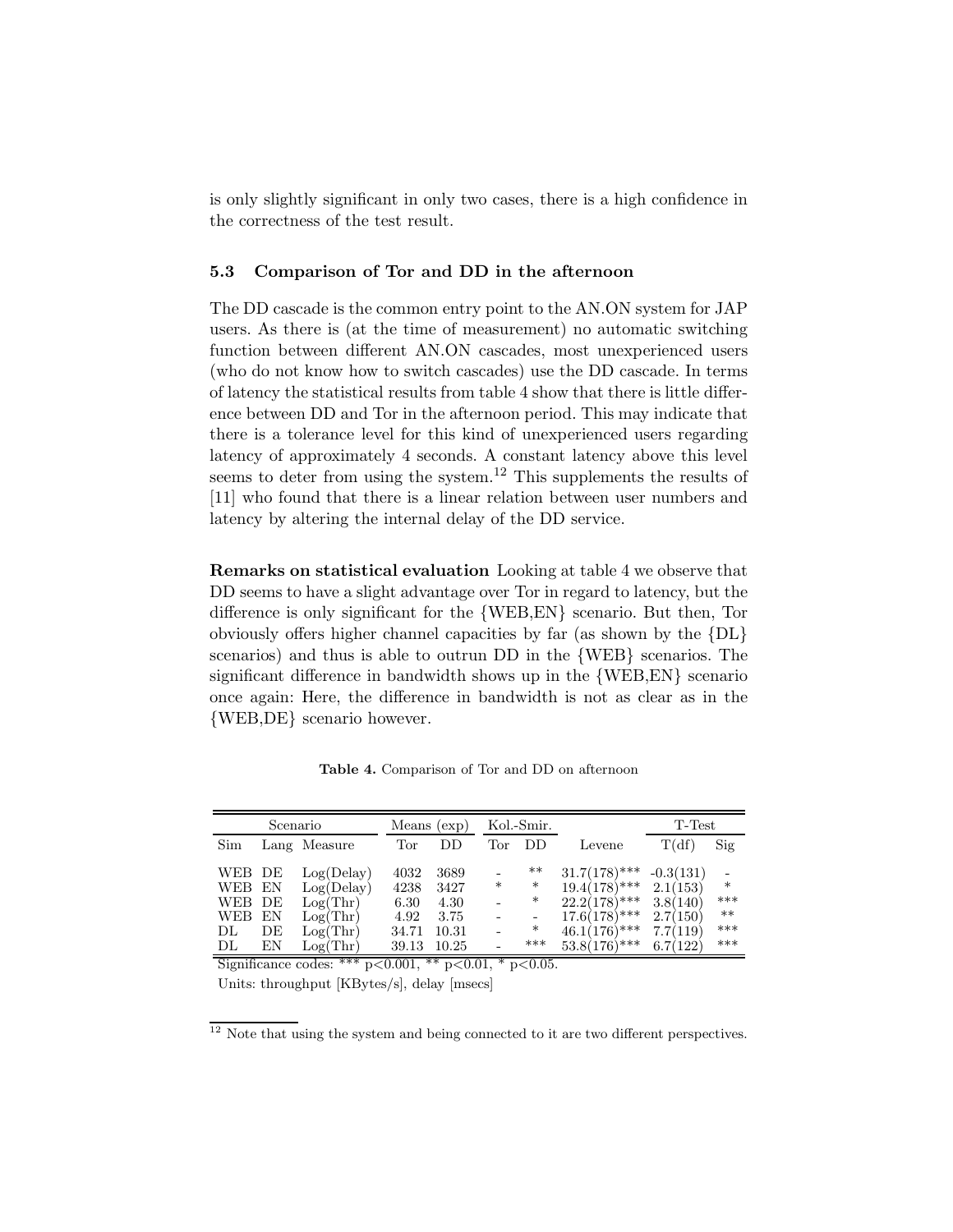#### 5.4 Comparison of Tor and CCC on afternoon

While the DD cascade is the default in AN.ON's client software (JAP), the CCC cascade has to be explicitly selected by the user. Obviously, most users stay with the default (cf. figure 5). Consequently, this situation leads to lower latencies on CCC than on DD. Nevertheless, compared to Tor the bandwith of the CCC cascade is still lagging behind as shown in the {DL} scenarios in table 5. This is true even for the German downloads, where CCC presumably has an implicit advantage. Nevertheless, CCC outperforms Tor in the {WEB} scenarios, which is quite interesting. Apparently, for web surfing extremely low latencies (CCC) are more critical than sheer bandwith (Tor).

Table 5. Comparison of Tor and CCC on afternoon

| Scenario                                            |                | Means (exp)                                                              |                                                | Kol.-Smir.                                      |        |         | T-Test                                                                                                                  |                                                                              |                                             |
|-----------------------------------------------------|----------------|--------------------------------------------------------------------------|------------------------------------------------|-------------------------------------------------|--------|---------|-------------------------------------------------------------------------------------------------------------------------|------------------------------------------------------------------------------|---------------------------------------------|
| Sim                                                 |                | Lang Measure                                                             | Tor                                            | CCC                                             |        | Tor CCC | Levene                                                                                                                  | (df`                                                                         | Sig                                         |
| WEB DE<br>WEB EN<br>WEB DE<br>WEB<br>DL<br>$\rm DL$ | ΕN<br>DЕ<br>ΕN | Log(Delay)<br>Log(Delay)<br>Log(Thr)<br>Log(Thr)<br>Log(Thr)<br>Log(Thr) | 4032<br>4238<br>6.30<br>4.92<br>34.71<br>39.13 | 1091<br>1191<br>10.07<br>9.15<br>21.40<br>15.84 | $\ast$ | $***$   | $98.4(178)$ ***<br>$91.2(178)$ ***<br>$25.0(178)$ ***<br>$23.3(178)$ ***<br>$8.4(177)$ <sup>**</sup><br>$25.0(176)$ *** | 17.5(96)<br>18.9(105)<br>$-9.1(137)$<br>$-11.4(143)$<br>2.4(161)<br>4.3(142) | ***<br>***<br>$***$<br>***<br>$\ast$<br>*** |

Significance codes: \*\*\*  $p<0.001$ , \*\*  $p<0.01$ , \*  $p<0.05$ .

Units: throughput [KBytes/s], delay [msecs]

#### 5.5 Correlations of user numbers and performance

In this section we will evaluate the influence of *load* on performance. AN.ON cascades provide the number of concurrent users at a given time. We will use this information to investigate the correlation between *user* number of both AN.ON cascades and the performance parameters. We expect a strong positive correlation between user numbers and latency and a strong negative correlation between user numbers and throughput. Figure 4 shows this graphically in two scatter plots.

The performance parameters have been scaled logarithmically as we expect an exponential influence of the load. The correlation is especially explicit in the selected morning period which contains data points with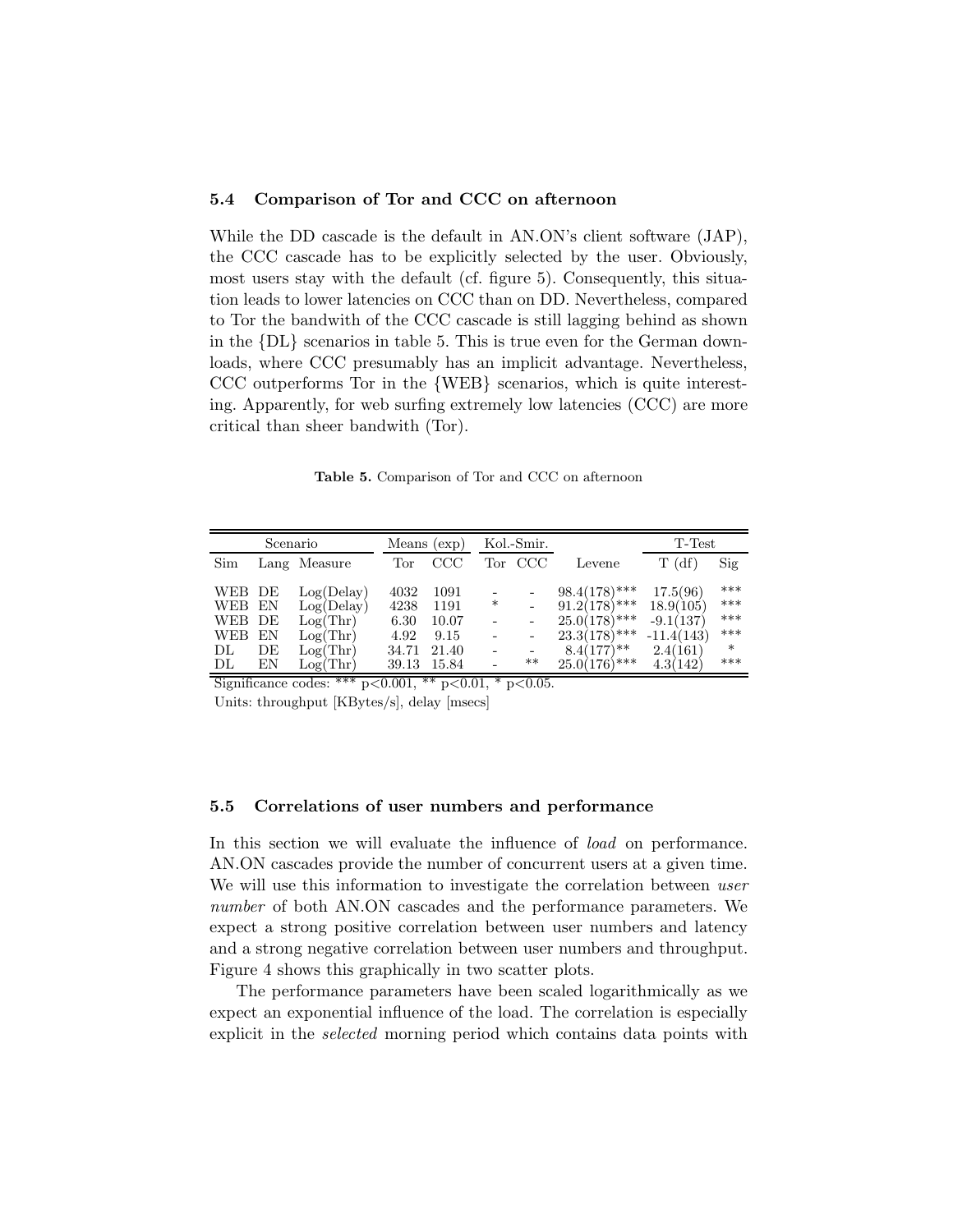

Fig. 4. Influence of number of users on performance (M,WEB,DE,DD)

widely varying user numbers, whereas the afternoon period consists of fairly uniform data that is not suitable for further analysis.

The results of a regression analysis confirm the graphical observations. While both cascades are similar in terms of delay, their characteristics differ a lot in terms of throughput. Apparently, user numbers have a much greater effect on the performance of CCC than on DD. This observation cannot be explained by a gerenally inferior infrastructure (i. e., less capacity) of CCC, which still has plenty of unused resources (cf. figure 3). Instead, we assume that users on DD are considerably less active than those on CCC. A constant and inactive user base would correspond to the findings in [11] where still some hundred users were counted on DD even when the service had been made unusably slow.

According to these findings raw user numbers are no suitable predictor for load and expected performance on a cascade. We therefore suggest that AN.ON services should only report the number of active users. Otherwise, users might be deceived in terms of the provided anonymity, which is shown in JAP's *anonymeter*. As adjusted user numbers would correspond to the actual load they could serve as suitable performance measure. Due to their different characteristics finding a uniform regression model for multiple cascades can be a daunting task, though.

Remarks on statistical evaluation As we assume exponential correlations, all performance parameters are transformed by  $log_{10}$ . For the DE scenarios, we could clearly identify normally distributed (transformed) residuals, while this is not the case for the EN scenarios, though. As shown in table 6 the exponential correlation is highly significant and explains most of the spread of the performance parameters  $(R^2 > 0.5)$ .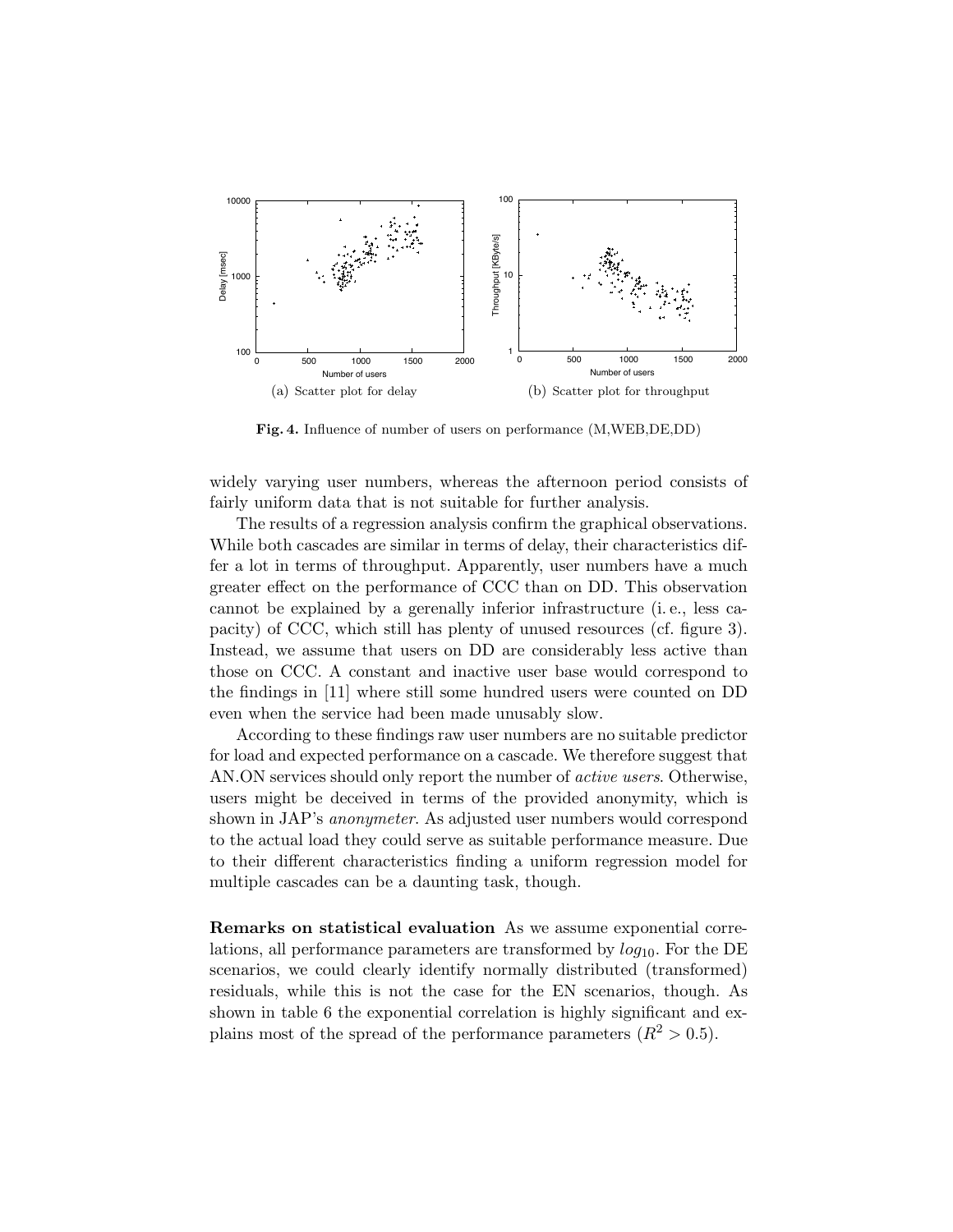|                | Scenario   |                                                                       |            |                                                   |            |            |  |  |  |  |
|----------------|------------|-----------------------------------------------------------------------|------------|---------------------------------------------------|------------|------------|--|--|--|--|
|                |            | WEB                                                                   |            |                                                   |            | $\rm DL$   |  |  |  |  |
|                | DD         | CCC                                                                   | DD         | CCC                                               | DD.        | CCC        |  |  |  |  |
|                |            | Param. $(\hat{y}_i)$ Log(Delay) Log(Delay) Log(Thr) Log(Thr) Log(Thr) |            |                                                   |            | Log(Thr)   |  |  |  |  |
| <b>Terms</b>   |            |                                                                       |            |                                                   |            |            |  |  |  |  |
| Const. $(B_0)$ | $2.708***$ | $2.655***$                                                            | $1.49***$  | $1.66***$                                         | $2.11***$  | $2.871***$ |  |  |  |  |
|                | (0.04)     | (0.02)                                                                | (0.04)     | (0.03)                                            | (0.05)     | (0.05)     |  |  |  |  |
| Users          | $5.075***$ | $5.802***$                                                            |            | $-5.215***$ $-10.235***$ $-6.781***$ $-25.170***$ |            |            |  |  |  |  |
| Model          |            |                                                                       |            |                                                   |            |            |  |  |  |  |
| N              | 258        | 256                                                                   | 258        | 256                                               | 256        | 256        |  |  |  |  |
| $R^2$          | 0.612      | 0.522                                                                 | 0.623      | 0.626                                             | 0.631      | 0.774      |  |  |  |  |
| $_{\rm F}$     | $404.2***$ | $277.1***$                                                            | $422.8***$ | $426.0***$                                        | $433.4***$ | $870.8***$ |  |  |  |  |
| df             | 1/256      | 1/254                                                                 | 1/256      | 1/255                                             | 1/255      | 1/255      |  |  |  |  |

Table 6. Regression model for performance and user numbers for language DE

Significance codes: \*\*\* p<0.001, \*\* p<0.01, \* p<0.05 Standard errors in brackets (). Users:  $B_1 * 10^4$ 

# 6 Future work

Maybe our methodology for collecting performance data can be further improved concerning the robustness of the collected data. As measurements took place always in the same interval, this might give rise to inherent biases due to repeated network phenomena being in time with the test cycles. A simple solution might involve randomly changing session time slots or delays (cf. section 3.3), e. g. using a Poisson distribution as proposed in [13].

Moreover, extending the measured time frame would allow for interesting long term analyses and could help the developer community to understand the impact of newly introduced features. Besides, more AN.ON cascades with high load should be investigated in order to confirm the findings about a user tolerance level, and for building a common regression model for the cascade performance depending on user numbers. This will be more promising in the future, as AN.ON now has a client-based load balancing, and may take this study as a reason for only counting active users.

Finally, the time-dependent performance differences of Tor should be further analysed.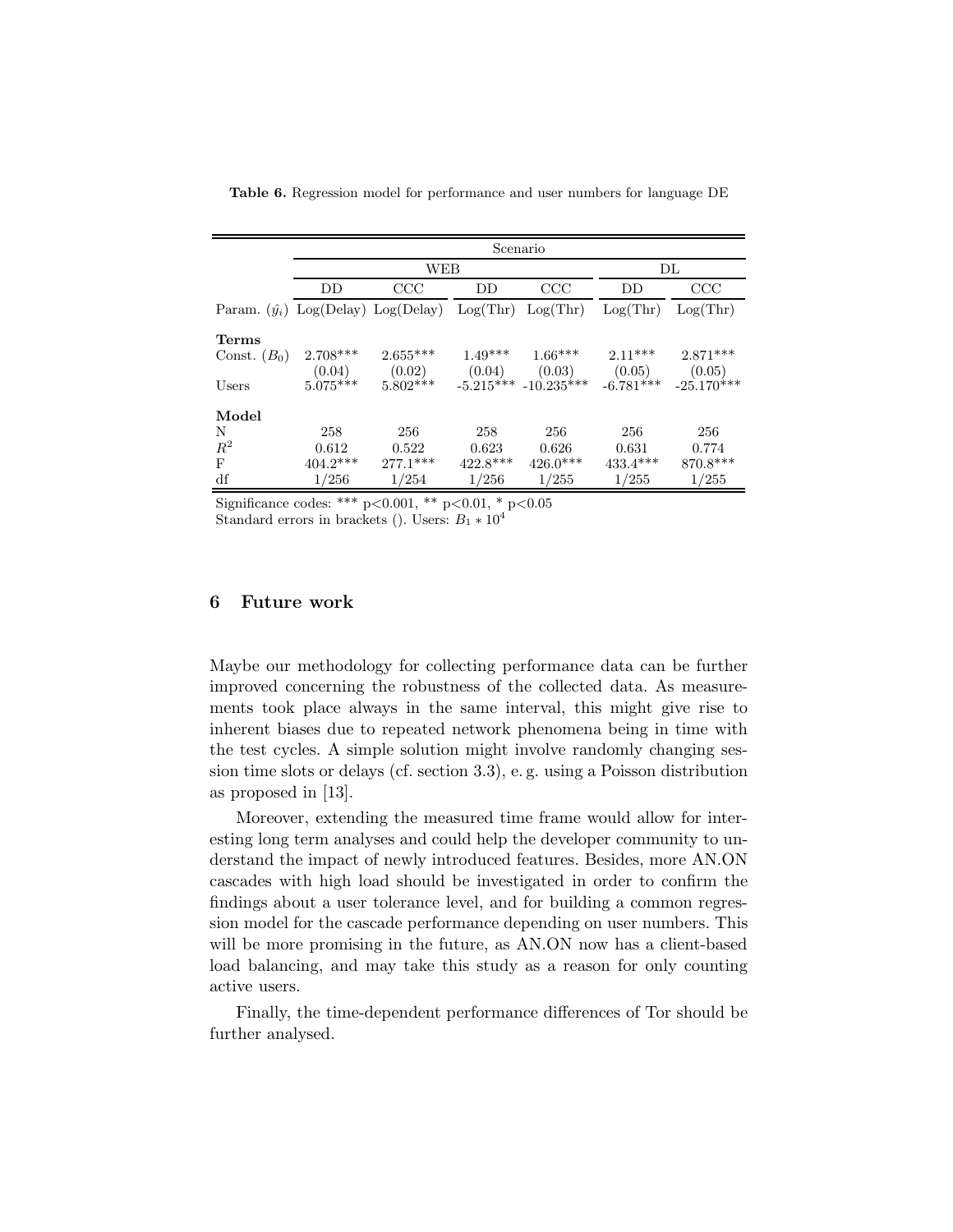# 7 Conclusion

Evaluating the performance of Tor and two AN.ON cascades, we have shown that Tor, a large scale implementation of a free-route mixing protocol, is subject to unpredictable performance, while AN.ON, implementing typically more central mix cascades, is able to offer more consistent performance in general.

The suggestions of the Tor community regarding tuning the connection handling policy of the web browser to mitigate Tor's rather high network latencies [19] are a reasonable approach. Anyway, the overall performance of Tor is already sufficient for fast web surfing and downloads. The reason for the performance differences between morning and afternoon periods remains unclear for now. If Tor's routing strategy was really lured into selecting close-by nodes, this would have considerable implications for the anonymity provided.

In contrast, AN.ON's advantage in latency is restrained by its limited bandwidth and its lack of a load balancing mechanism. Apparently, the DD cascade of AN.ON suffers from high loads (up to 2,000 concurrent users observed). Therefore it cannot deliver satisfying performance during the busy afternoon period where it behaves comparable to Tor regarding latency. The less frequently used CCC cascade is able to offer low-latency web surfing, but at the price of a smaller user base and therefore less anonymity.

An important finding is the supposed user tolerance level for latency: Tor, as a distributed network with many entry points, may automatically adapt to user expectations regarding latency, and therefore pick up as many users as possible with the given network structure. Its performance is not expected to suffer noticeably from sinlge new users connecting to the system. AN.ON, on the other hand, deters a lot of users by offering a single entry point for new users right at the tolerance level, as the performance of this entry point is much more affected by new users than that of Tor.

As this relatively high latency seems to be tolerated by most privacyaware users, i. e., the ones using Tor or AN.ON, this level may serve as a foundation for a new definition of low-latency in the context of anonymity services. Accordingly, this observation might be useful for designing new and more secure anonymity protocols. Further experiments should verify this level and whether it changes over time.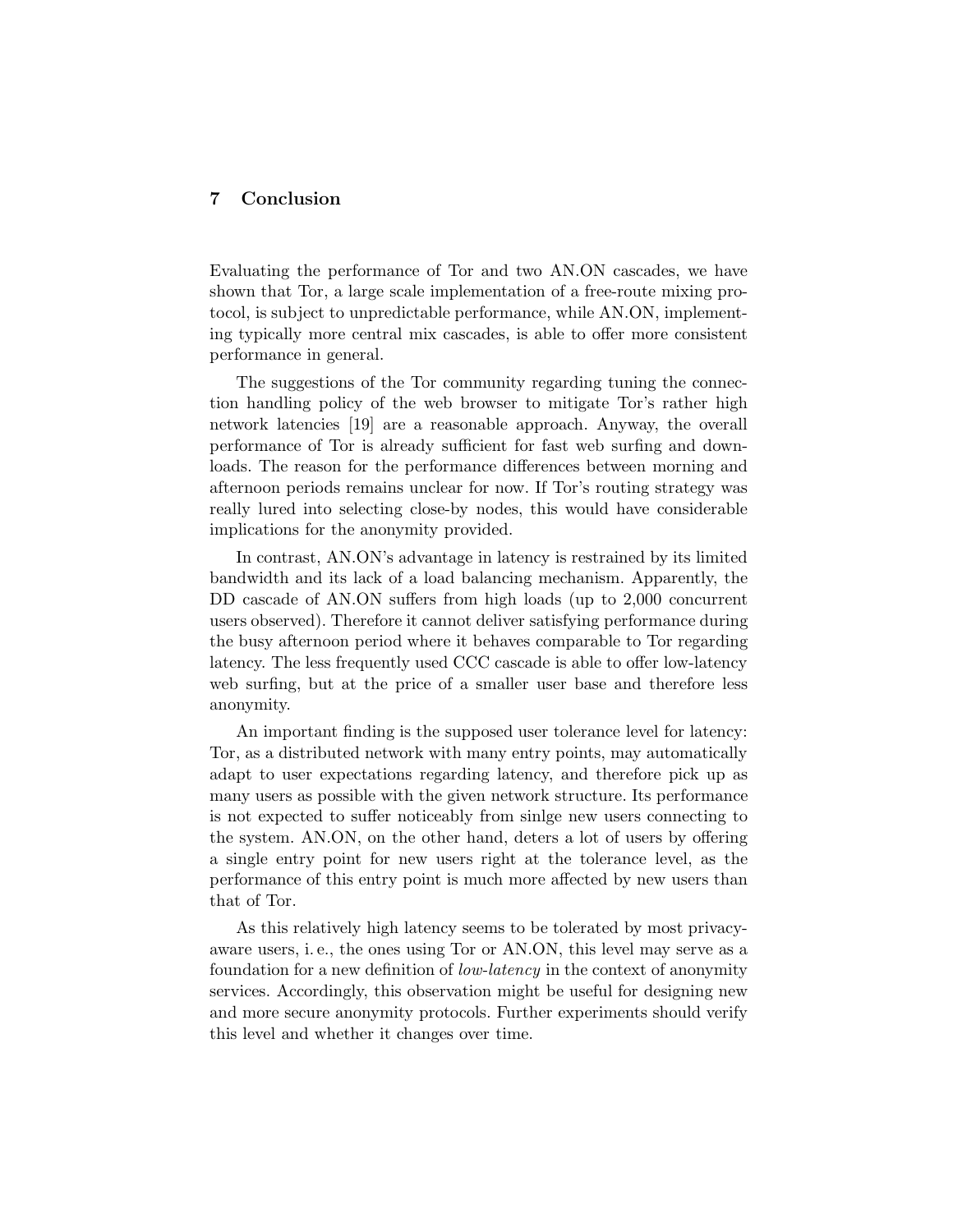# Acknowledgement

We thank Rainer Boehme for his priceless help concerning our statistical analysis, the reviewers for their valuable hints and remarks, and Simson Garfinkel for helping us as shepherd to give the article the final cut.

# References

- 1. ActiveState ActivePerl. http://www.activestate.com/Products/ActivePerl/ (2006)
- 2. Alexa Top Sites. http://www.alexa.com/site/ds/top sites (2006-02-06)
- 3. AN.ON: Protection of Privacy on the Internet. http://www.anon-online.de (2006)
- 4. Bauer, K. et al.: Low-Resource Routing Attacks Against Anonymous Systems. Technical Report. http://www.cs.colorado.edu/department/publications/reports/ docs/CU-CS-1025-07.pdf (2007)
- 5. Boehme, R. et al.: On the PET Workshop Panel "Mix Cascades vs. Peer-to-Peer: Is One Concept Superior?" In: Lecture Notes in Computer Science, Proceedings for PET 2004 3424 (2005) 243–255
- 6. Chaum, D.: Untraceable electronic mail, return addresses, and digital pseudonyms. In: Communications of the ACM 4(2) (1981)
- 7. Draper, Norman R. et al.: Applied Regression Analysis. New York: Wiley (1966) 17.
- 8. Federrath, Hannes: Privacy Enhanced Technologies: Methods Markets Misuse. In: Lecture Notes in Computer Science, Proceedings of 2nd International Conference on Trust, Privacy, and Security in Digital Business (TrustBus '05), 3592 (2005) 1–9.
- 9. I2P. http://www.i2p.net (2006)
- 10. JMeter. http://jakarta.apache.org/jmeter/ (2006)
- 11. Köpsell, Stefan: Low Latency Anonymous Communication How long are users willing to wait? In: Lecture Notes in Computer Science, Proceedings of Emerging Trends in Information and Communication Security (ETRICS '06), 3995 (2006) 221–237.
- 12. LWP::ParallelUA 2.57. http://search.cpan.org/<sup>∼</sup>marclang/ParallelUserAgent-2. 57/ (2006)
- 13. Paxson, Vern: End-to-end routing behavior in the internet. Proceedings of the ACM SIGCOMM Conference on Applications, Technologies, Architectures, and Protocols for Computer Communications (1996) 25–38.
- 14. RFC2616 Hypertext Transfer Protocol HTTP/1.1. Section 14.9 (2006)
- 15. Servertest: http://softwaregarden.com/products/servertest/index.html (2006)
- 16. Sheskin, David J.: Handbook of parametric and nonparametric statistical procedures, 2nd edition. Boca Raton: Chapman & Hall/CRC (2000) 247.
- 17. Tor: An anonymous Internet communication system. http://tor.eff.org (2006)
- 18. Tor FAQ: Why does Google show up in foreign languages? http://wiki.noreply. org/noreply/TheOnionRouter/TorFAQ#GoogleLanguage (2006)
- 19. Tor Wiki http://wiki.noreply.org/noreply/TheOnionRouter/FireFoxTorPerf (2006)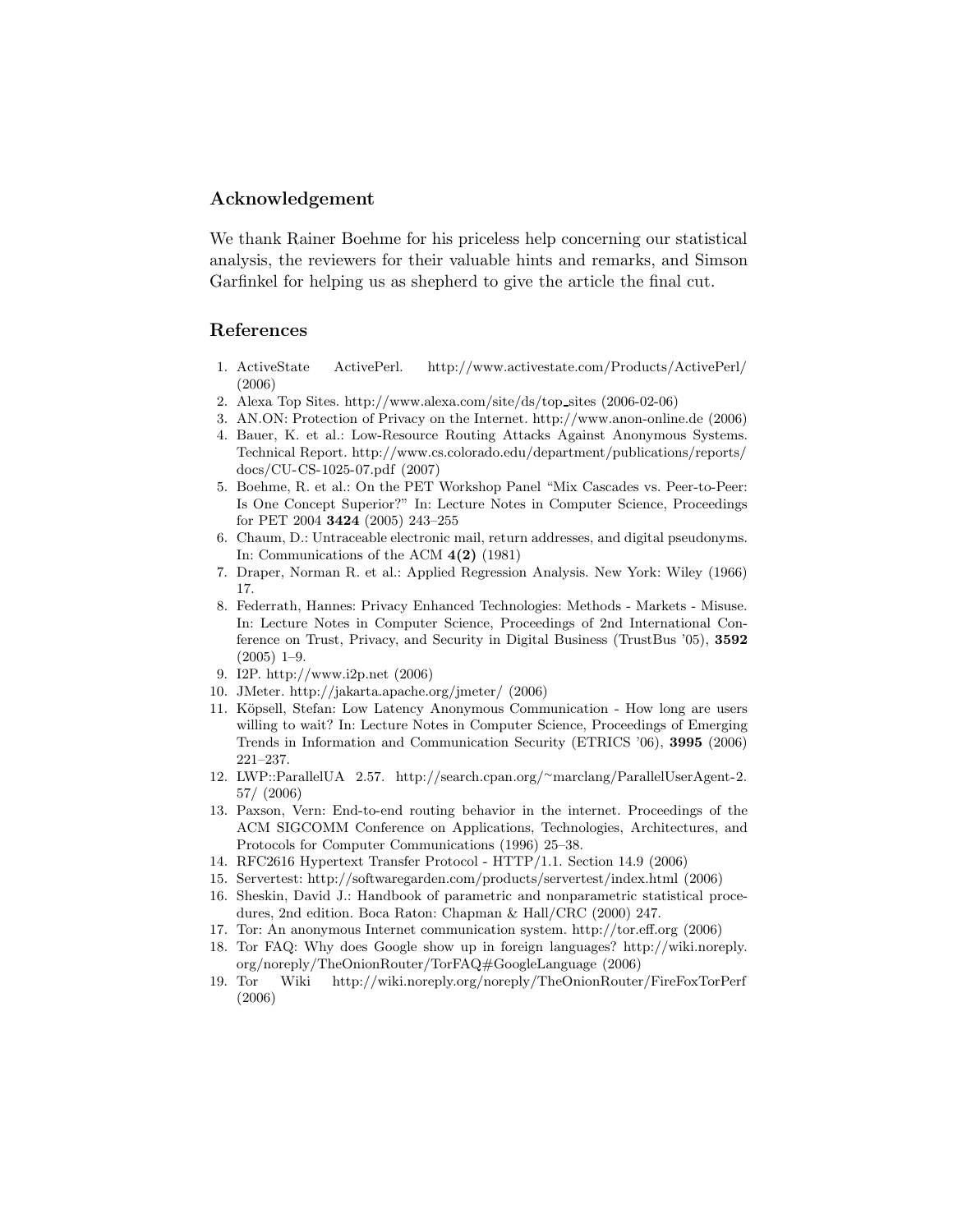# Appendix

Table 7. Domains chosen from Alexa's[2] top 20 and Downloads.de/.com top 200

|            |    | Simulation Language Domains                                 |
|------------|----|-------------------------------------------------------------|
| <b>WEB</b> | DE | google.de spiegel.de amazon.de t-online.de msn.de mobile.de |
|            |    | leo.org freenet.de arcor.de heise.de                        |
| WEB        | EN | vahoo.com msn.com google.com passport.net amazon.com        |
|            |    | myspace.com microsoft.com bbc.co.uk aol.com blogger.com     |
|            |    | go.com alibaba.com cnn.com craigslist.org                   |
| DL.        | DE | virenschutz.info gratisgames24.de neuesvon.de               |
| DL.        | ΕN | morpheus.com freewarefiles.com macromedia.com               |

The criteria for our choices of URLs were

- server performance much better than performance offered by anonymisation service, so that the results are not biased by slow servers $^{13}$
- comparable number of URLs and downloaded bytes within the same scenario
- low number of HTTP errors produced by the requested web servers
- average total download time for web sites plus downloads of one language is much smaller than 30 minutes
- for web site URLs: plausibility of ranking in the Alexa top list

Geolocation detection As stated in section 3.3, the separation of the EN/DE scenarios might be jeopardised through geolocation of the client based on its IP address. Geolocation is performed by the webserver in order to (1) provide a localised version of a web site, or to (2) enhance the user-view performance by redirecting the request to a "nearer" webserver.

Localised versions of web sites do not influence our tests unduly, because latency and bandwidth are not affected. However, if requests are re-routed to another server, this will change. We applied the following checks to check whether any form of request re-routing took place:

 $^{12}$  To minimize space requirements, the domains are listed here only, not the down-loaded files or the protocol identifier. Files were requested by HTTP only.

 $13$  As we can never be sure that all servers have an adequate speed during the measurement, we aggregate the download performance of a set of URLs to a test case in order to mitigate possible influences.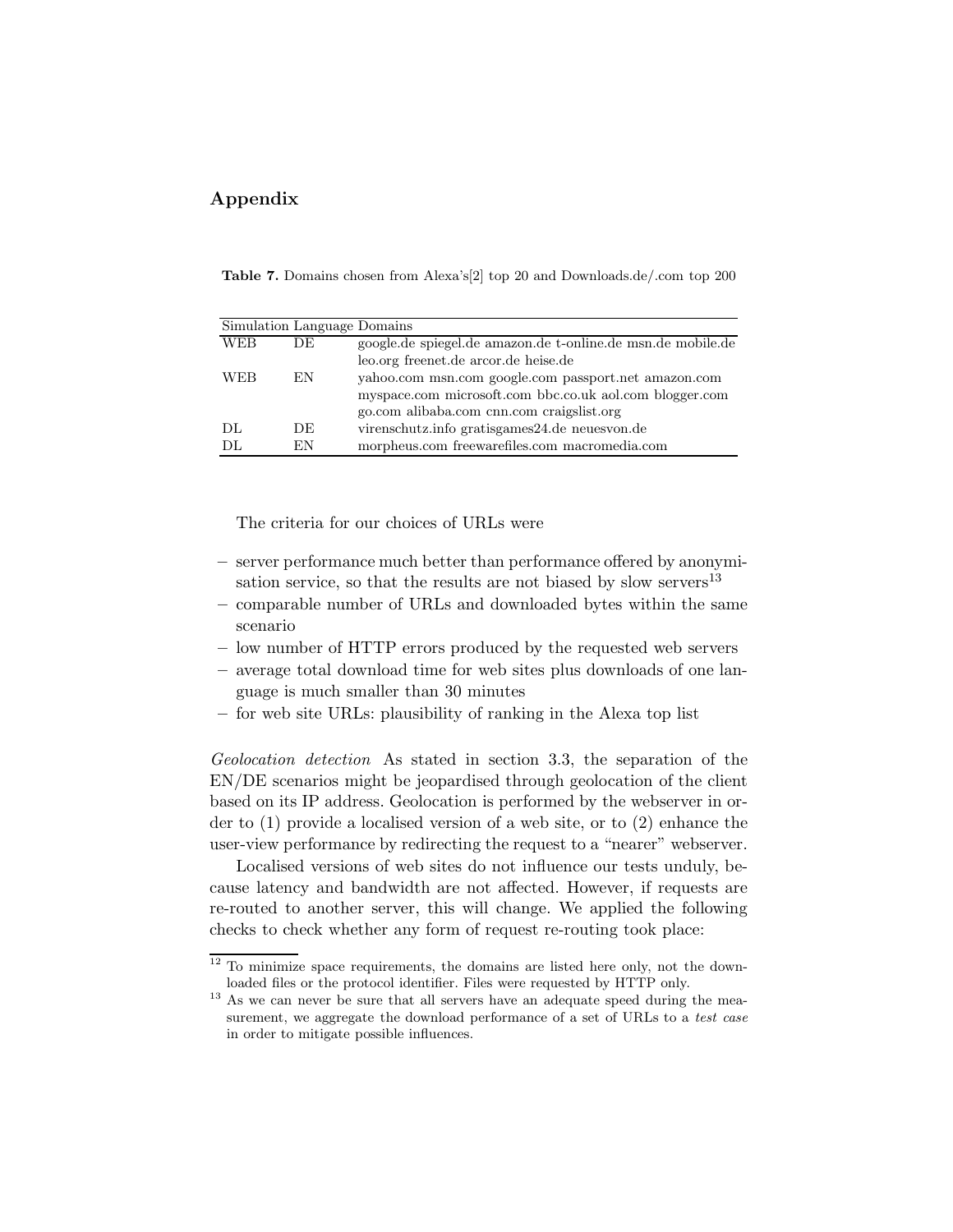- We utilised the Unix dig utility and examined the DNS records for the individual hosts. We found multiple IPs and short TTLs, which indicates that several sites employed round robin IP rotation. Typically, web sites under high load use this approach for load balancing, but not for geolocation.
- We requested the individual URLs from our {EN} scenarios with the Unix wget utility and looked for HTTP redirects, which the webserver might send during geolocation: No URL used in the scenarios employed HTTP redirects for their homepage.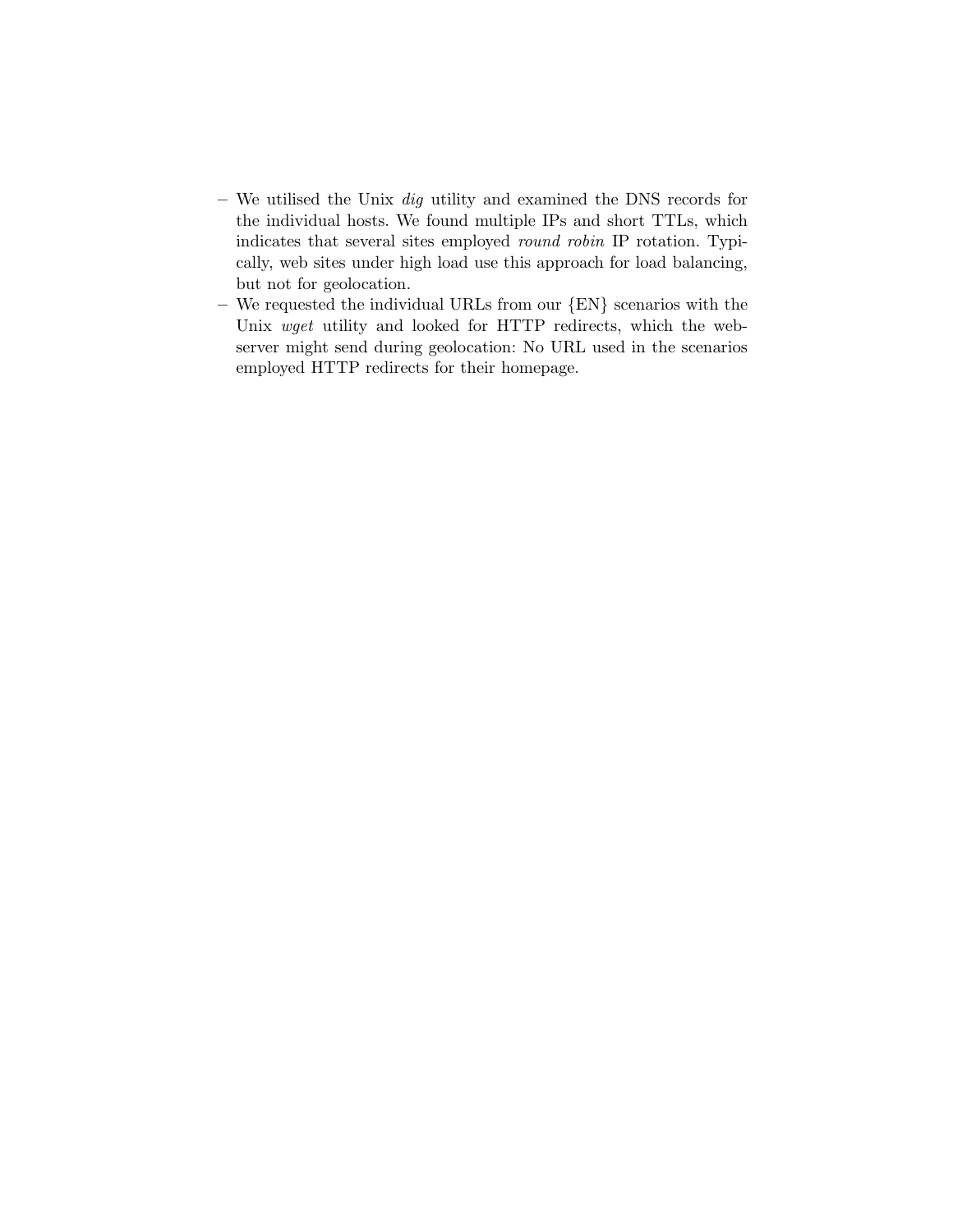

Med Current users Med Current users 400 DD 600 DD 200 CCC 400  $\csc$ 23 1 3 5 7 9 11 12 14 16 18 20 22 Hour of day Hour of day

(c) Avg. users from 11 p. m. to 11 a. m. (d) Avg. users from 12 p. m. to 10 p. m.

Fig. 5. User behaviour in AN.ON cascades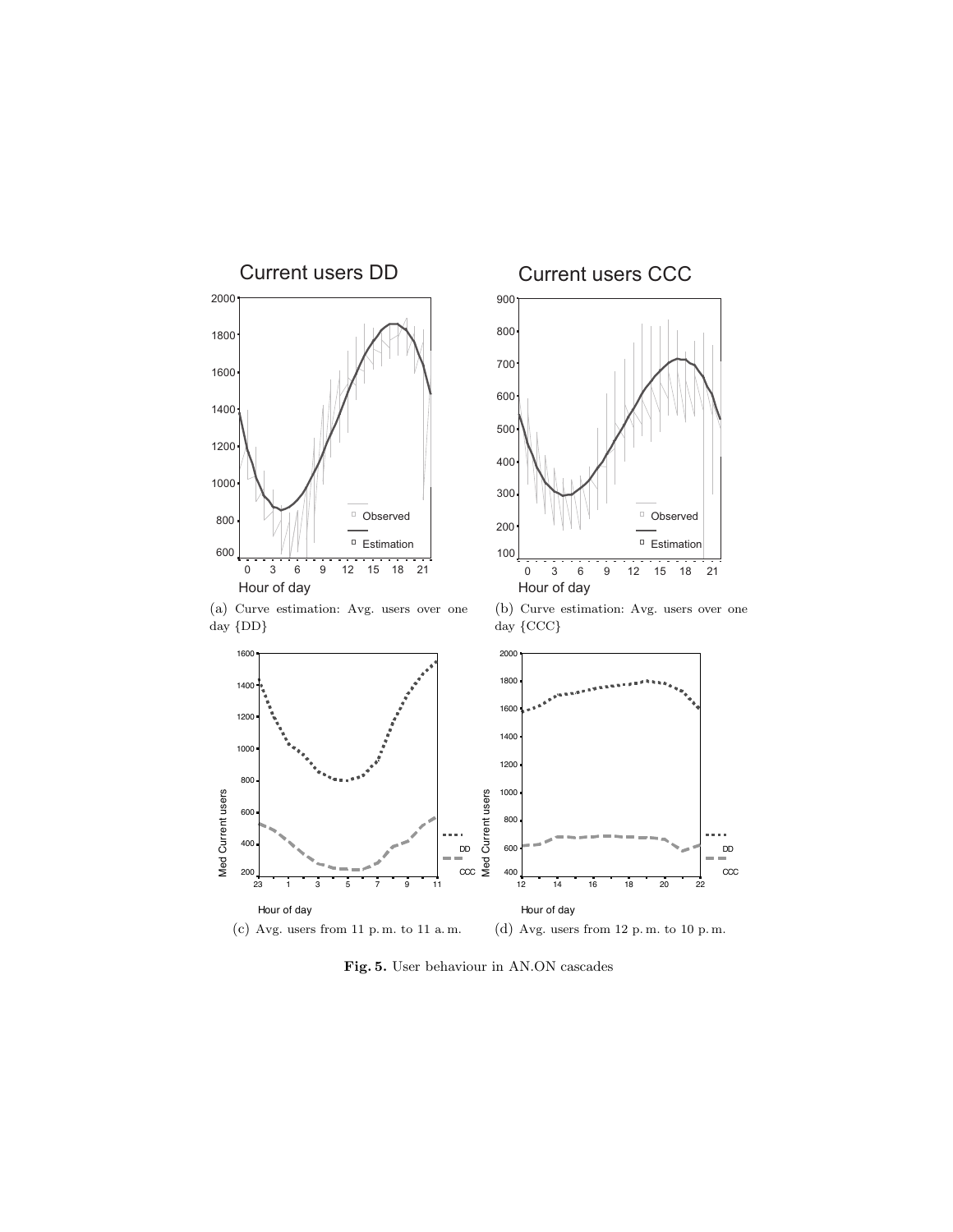

Fig. 6. Graphical comparison of different anonymity services